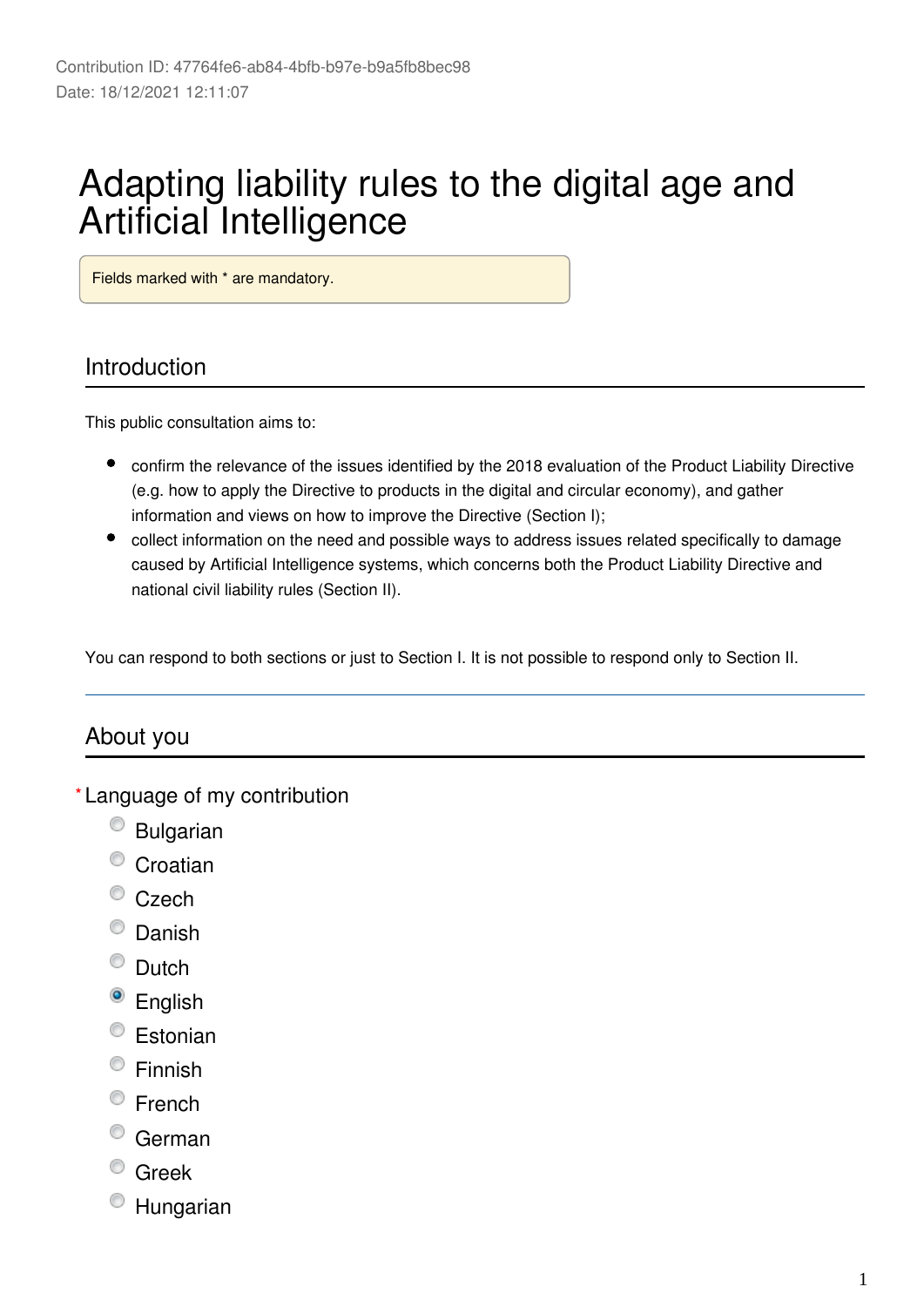- $\circ$  Irish
- $\bullet$  Italian
- Latvian
- Lithuanian
- Maltese
- <sup>O</sup> Polish
- <sup>O</sup> Portuguese
- Romanian
- <sup>O</sup> Slovak
- Slovenian
- <sup>O</sup> Spanish
- <sup>O</sup> Swedish
- \*I am giving my contribution as
	- Academic/research institution
	- Business association
	- Company/business organisation
	- <sup>o</sup> Consumer organisation
	- EU citizen
	- Environmental organisation
	- Non-EU citizen
	- Non-governmental organisation (NGO)
	- $\bullet$  Public authority
	- $\bullet$  Trade union
	- <sup>O</sup> Other

### First name **\***

Sara

### Surname **\***

Roda

### Email (this won't be published) **\***

sara.roda@cpme.eu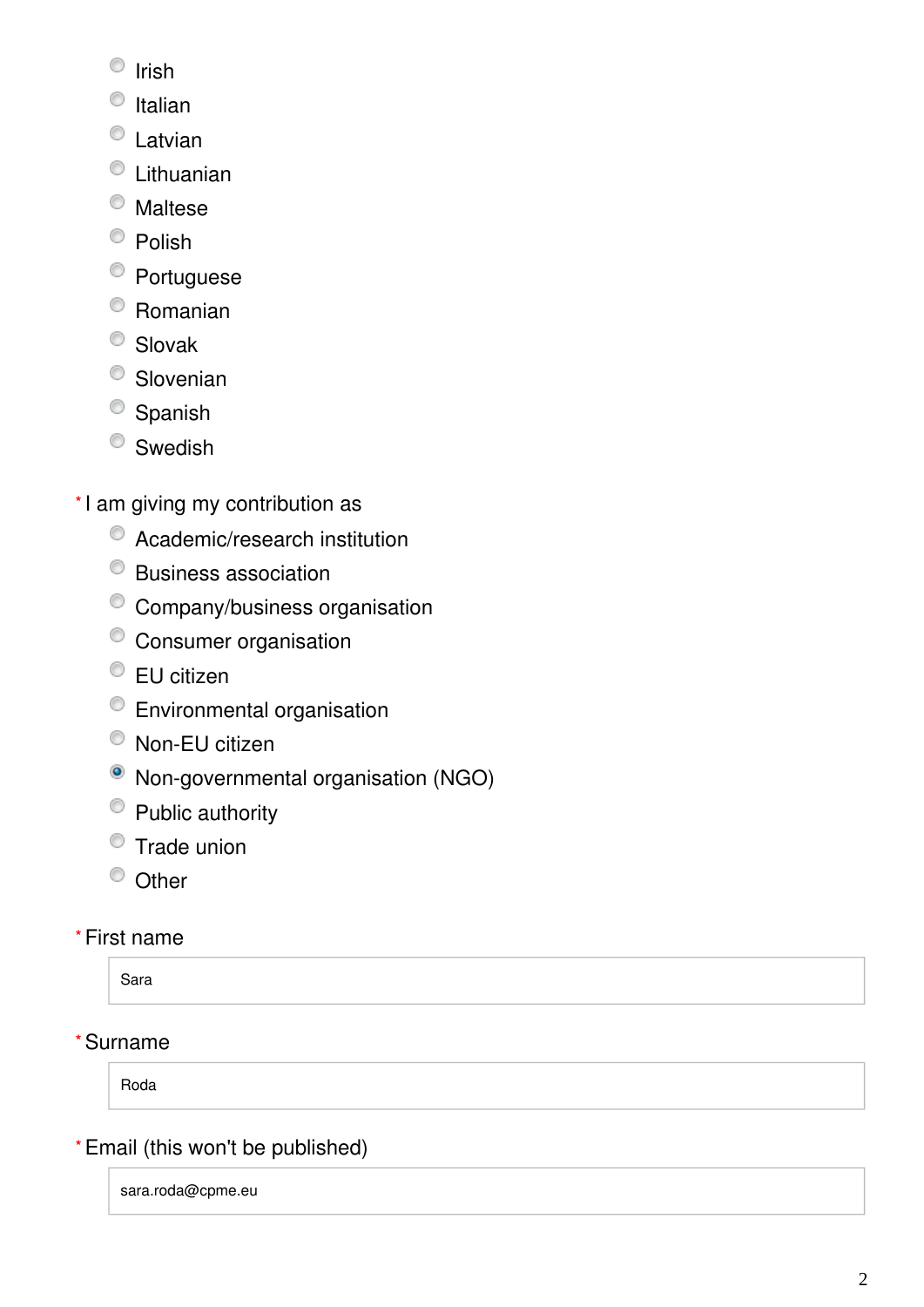#### Organisation name **\***

*255 character(s) maximum*

CPME - Standing Committee of European Doctors

#### Organisation size **\***

- Micro (1 to 9 employees)
- Small (10 to 49 employees)
- Medium (50 to 249 employees)
- Large (250 or more)

#### Transparency register number

#### *255 character(s) maximum*

Check if your organisation is on the [transparency register](http://ec.europa.eu/transparencyregister/public/homePage.do?redir=false&locale=en). It's a voluntary database for organisations seeking to influence EU decision-making.

9276943405-41

#### Country of origin **\***

Please add your country of origin, or that of your organisation.

| Afghanistan    | Djibouti                | Libya                   | <b>Saint Martin</b>  |
|----------------|-------------------------|-------------------------|----------------------|
| Åland Islands  | Dominica                | Liechtenstein           | Saint Pierre and     |
|                |                         |                         | Miquelon             |
| Albania        | Dominican               | Lithuania               | <b>Saint Vincent</b> |
|                | Republic                |                         | and the              |
|                |                         |                         | Grenadines           |
| Algeria        | Ecuador                 | Luxembourg              | Samoa                |
| American Samoa | Egypt                   | Macau                   | San Marino           |
| Andorra        | El Salvador             | Madagascar              | São Tomé and         |
|                |                         |                         | Príncipe             |
| Angola         | Equatorial Guinea       | Malawi                  | Saudi Arabia         |
| Anguilla       | Eritrea                 | Malaysia                | Senegal              |
| Antarctica     | Estonia                 | <b>Maldives</b>         | Serbia               |
| Antigua and    | Eswatini                | Mali                    | Seychelles           |
| <b>Barbuda</b> |                         |                         |                      |
| Argentina      | Ethiopia                | Malta                   | Sierra Leone         |
| Armenia        | <b>Falkland Islands</b> | <b>Marshall Islands</b> | Singapore            |
| Aruba          | Faroe Islands           | Martinique              | <b>Sint Maarten</b>  |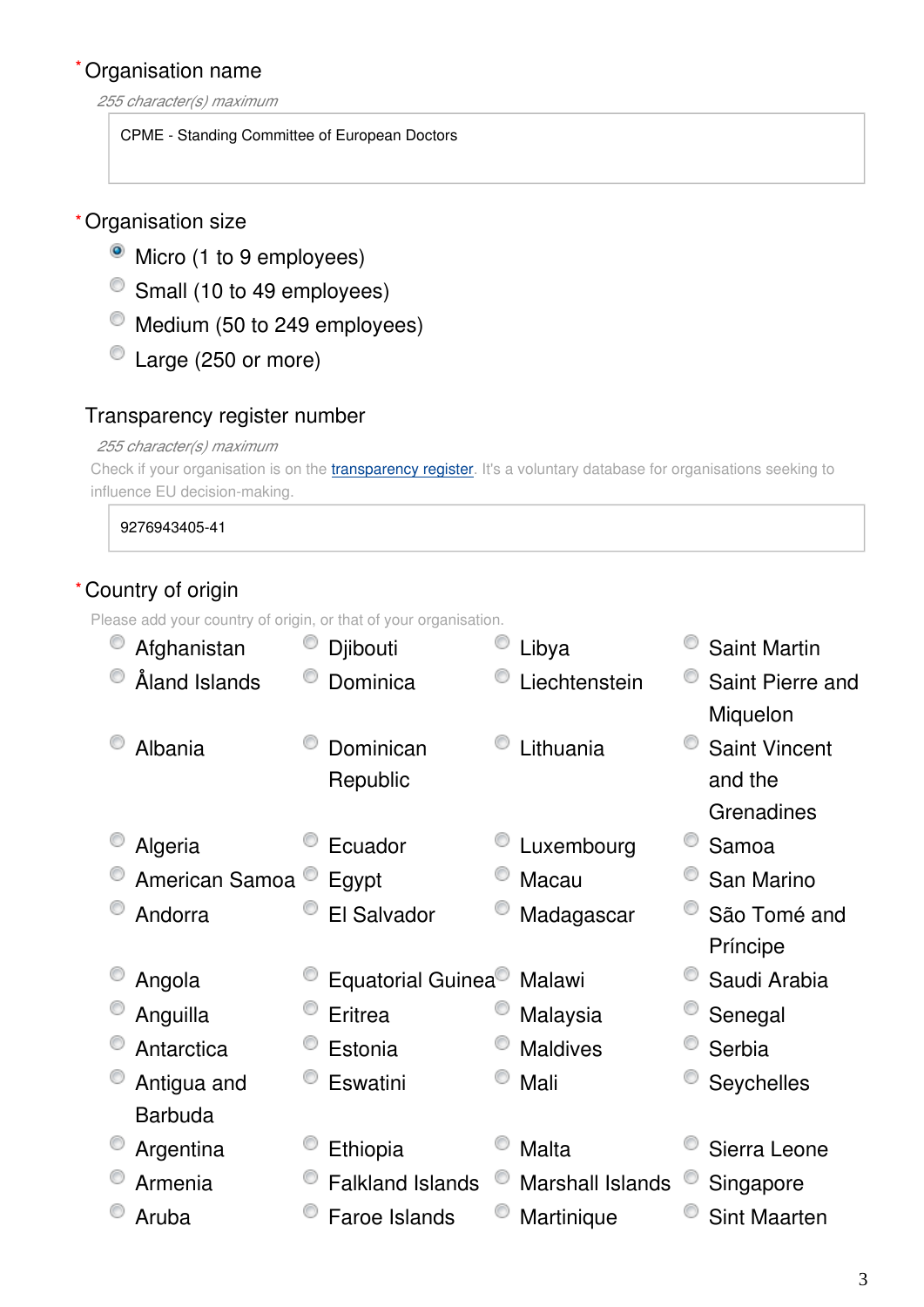| Australia              | Fiji                    | Mauritania         | Slovakia           |
|------------------------|-------------------------|--------------------|--------------------|
| Austria                | Finland                 | <b>Mauritius</b>   | Slovenia           |
| Azerbaijan             | France                  | Mayotte            | Solomon Islands    |
| <b>Bahamas</b>         | French Guiana           | Mexico             | Somalia            |
| <b>Bahrain</b>         | French Polynesia        | Micronesia         | South Africa       |
| Bangladesh             | <b>French Southern</b>  | Moldova            | South Georgia      |
|                        | and Antarctic           |                    | and the South      |
|                        | Lands                   |                    | Sandwich           |
|                        |                         |                    | Islands            |
| <b>Barbados</b>        | Gabon                   | Monaco             | South Korea        |
| <b>Belarus</b>         | Georgia                 | Mongolia           | South Sudan        |
| <b>Belgium</b>         | Germany                 | Montenegro         | Spain              |
| <b>Belize</b>          | Ghana                   | Montserrat         | Sri Lanka          |
| <b>Benin</b>           | Gibraltar               | Morocco            | Sudan              |
| <b>Bermuda</b>         | Greece                  | Mozambique         | Suriname           |
| <b>Bhutan</b>          | Greenland               | Myanmar/Burma      | Svalbard and       |
|                        |                         |                    | Jan Mayen          |
| <b>Bolivia</b>         | Grenada                 | Namibia            | Sweden             |
| <b>Bonaire Saint</b>   | Guadeloupe              | Nauru              | Switzerland        |
| Eustatius and          |                         |                    |                    |
| Saba                   |                         |                    |                    |
| Bosnia and             | Guam                    | Nepal              | Syria              |
| Herzegovina            |                         |                    |                    |
| <b>Botswana</b>        | Guatemala               | <b>Netherlands</b> | Taiwan             |
| <b>Bouvet Island</b>   | Guernsey                | New Caledonia      | Tajikistan         |
| <b>Brazil</b>          | Guinea                  | New Zealand        | Tanzania           |
| <b>British Indian</b>  | Guinea-Bissau           | Nicaragua          | <b>Thailand</b>    |
| <b>Ocean Territory</b> |                         |                    |                    |
| <b>British Virgin</b>  | Guyana                  | <b>Niger</b>       | The Gambia         |
| Islands                |                         |                    |                    |
| <b>Brunei</b>          | Haiti                   | Nigeria            | <b>Timor-Leste</b> |
| <b>Bulgaria</b>        | Heard Island and        | <b>Niue</b>        | <b>Togo</b>        |
|                        | <b>McDonald Islands</b> |                    |                    |
| <b>Burkina Faso</b>    | Honduras                | Norfolk Island     | <b>Tokelau</b>     |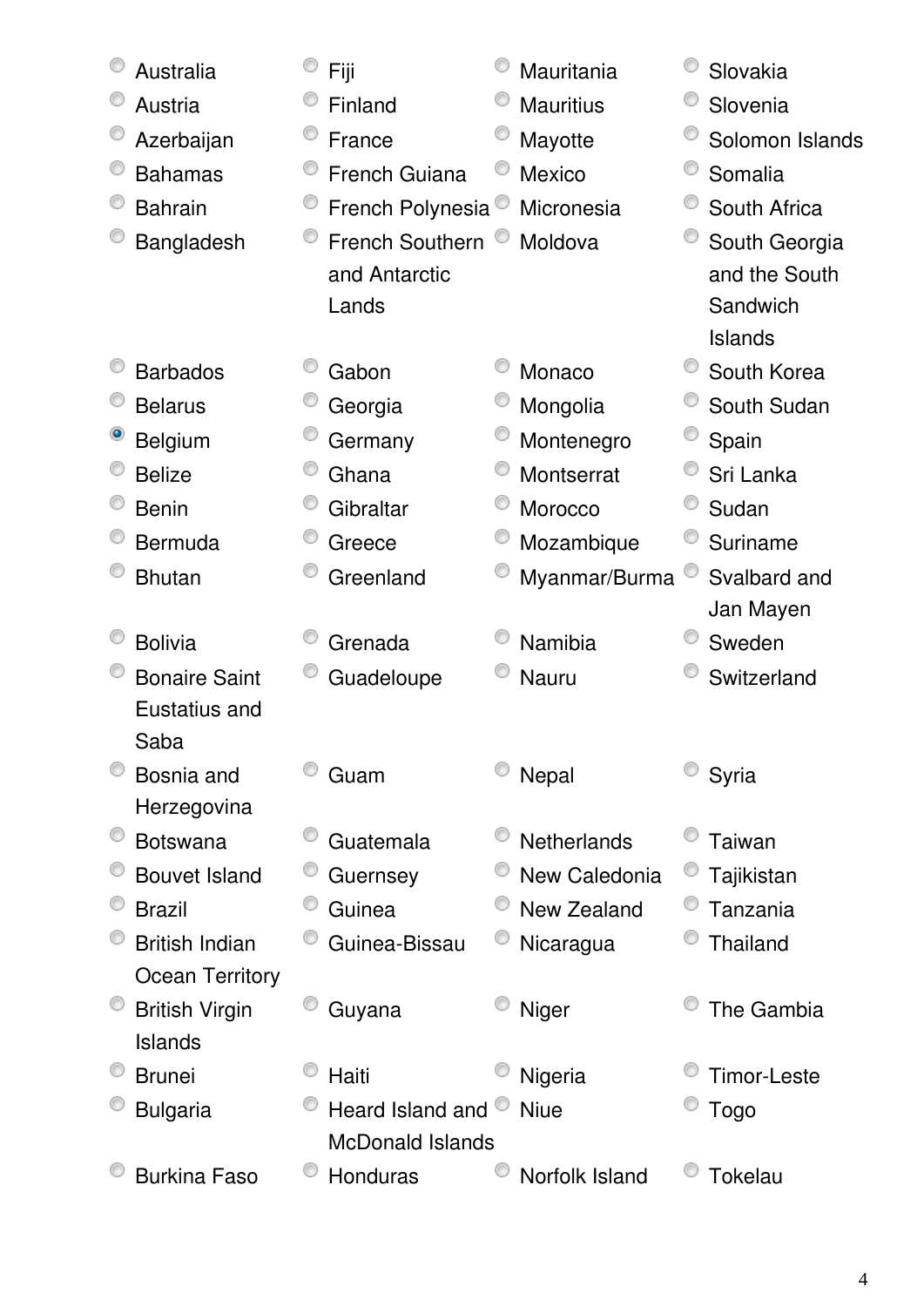| <b>Burundi</b>                     | Hong Kong     | Northern<br>Tonga<br>Mariana Islands         |
|------------------------------------|---------------|----------------------------------------------|
| Cambodia                           | Hungary       | North Korea<br><b>Trinidad and</b><br>Tobago |
| Cameroon                           | Iceland       | North Macedonia<br>Tunisia                   |
| Canada                             | India         | Norway<br><b>Turkey</b>                      |
| Cape Verde                         | Indonesia     | Turkmenistan<br>Oman                         |
| Cayman Islands                     | Iran          | Turks and<br>Pakistan                        |
|                                    |               | Caicos Islands                               |
| <b>Central African</b><br>Republic | Iraq          | Palau<br>Tuvalu                              |
| Chad                               | Ireland       | Palestine<br>Uganda                          |
| Chile                              | Isle of Man   | <b>Ukraine</b><br>Panama                     |
| China                              | <b>Israel</b> | <b>United Arab</b><br>Papua New              |
|                                    |               | <b>Emirates</b><br>Guinea                    |
| <b>Christmas Island</b>            | <b>Italy</b>  | <b>United Kingdom</b><br>Paraguay            |
| Clipperton                         | Jamaica       | Peru<br><b>United States</b>                 |
| Cocos (Keeling)                    | Japan         | Philippines<br><b>United States</b>          |
| Islands                            |               | <b>Minor Outlying</b>                        |
|                                    |               | <b>Islands</b>                               |
| Colombia                           | Jersey        | Pitcairn Islands<br>Uruguay                  |
| Comoros                            | Jordan        | Poland<br><b>US Virgin Islands</b>           |
| Congo                              | Kazakhstan    | Uzbekistan<br>Portugal                       |
| Cook Islands                       | Kenya         | <b>Puerto Rico</b><br>Vanuatu                |
| Costa Rica                         | Kiribati      | <b>Vatican City</b><br>Qatar                 |
| Côte d'Ivoire                      | Kosovo        | Réunion<br>Venezuela                         |
| Croatia                            | Kuwait        | Vietnam<br>Romania                           |
| Cuba                               | Kyrgyzstan    | Russia<br><b>Wallis and</b>                  |
|                                    |               | Futuna                                       |
| Curaçao                            | Laos          | <b>Western Sahara</b><br>Rwanda              |
| Cyprus                             | Latvia        | Saint Barthélemy<br>Yemen                    |
| Czechia                            | Lebanon       | Saint Helena<br>Zambia                       |
|                                    |               | Ascension and                                |

Tristan da Cunha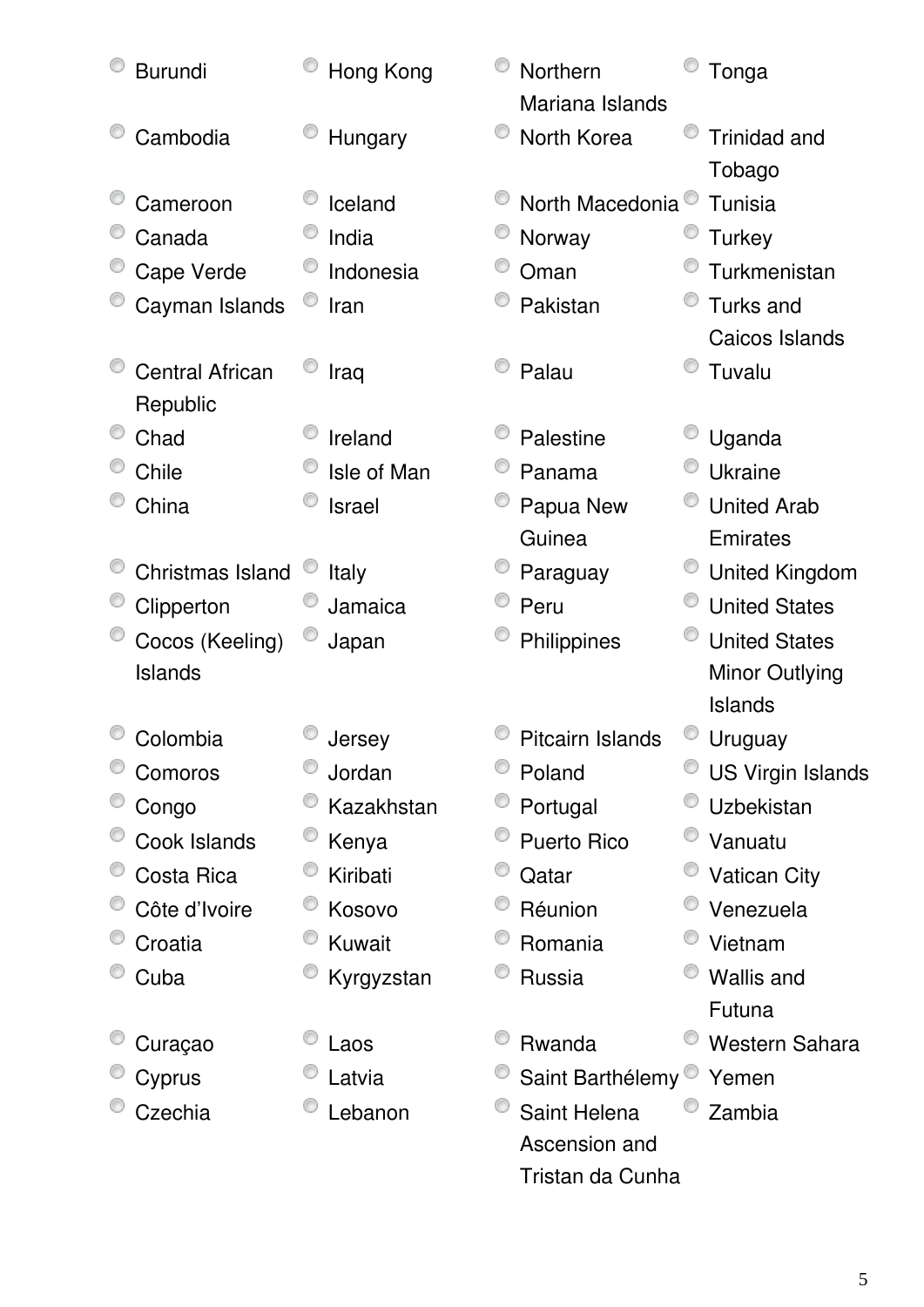| O<br>Democratic | Lesotho | Saint Kitts and C Zimbabwe |  |
|-----------------|---------|----------------------------|--|
| Republic of the |         | <b>Nevis</b>               |  |
| Congo           |         |                            |  |
| Denmark         | Liberia | Saint Lucia                |  |

The Commission will publish all contributions to this public consultation. You can choose whether you would prefer to have your details published or to remain anonymous when your contribution is published. **Fo r the purpose of transparency, the type of respondent (for example, 'business association, 'consumer association', 'EU citizen') country of origin, organisation name and size, and its transparency register number, are always published. Your e-mail address will never be published.** Opt in to select the privacy option that best suits you. Privacy options default based on the type of respondent selected

#### **Contribution publication privacy settings \***

The Commission will publish the responses to this public consultation. You can choose whether you would like your details to be made public or to remain anonymous.

### **Anonymous**

Only organisation details are published: The type of respondent that you responded to this consultation as, the name of the organisation on whose behalf you reply as well as its transparency number, its size, its country of origin and your contribution will be published as received. Your name will not be published. Please do not include any personal data in the contribution itself if you want to remain anonymous.

### <sup>®</sup> Public

Organisation details and respondent details are published: The type of respondent that you responded to this consultation as, the name of the organisation on whose behalf you reply as well as its transparency number, its size, its country of origin and your contribution will be published. Your name will also be published.

 $\blacksquare$  I agree with the [personal data protection provisions](https://ec.europa.eu/info/law/better-regulation/specific-privacy-statement)

### Section I – Product Liability Directive

This section of the consultation concerns Council Directive 85/374/EEC on liability for defective products ("Product Liability Directive"), which applies to any product marketed in the European Economic Area (27 EU countries plus Iceland, Liechtenstein and Norway). See also Section II for more in-depth questions about the Directive and AI.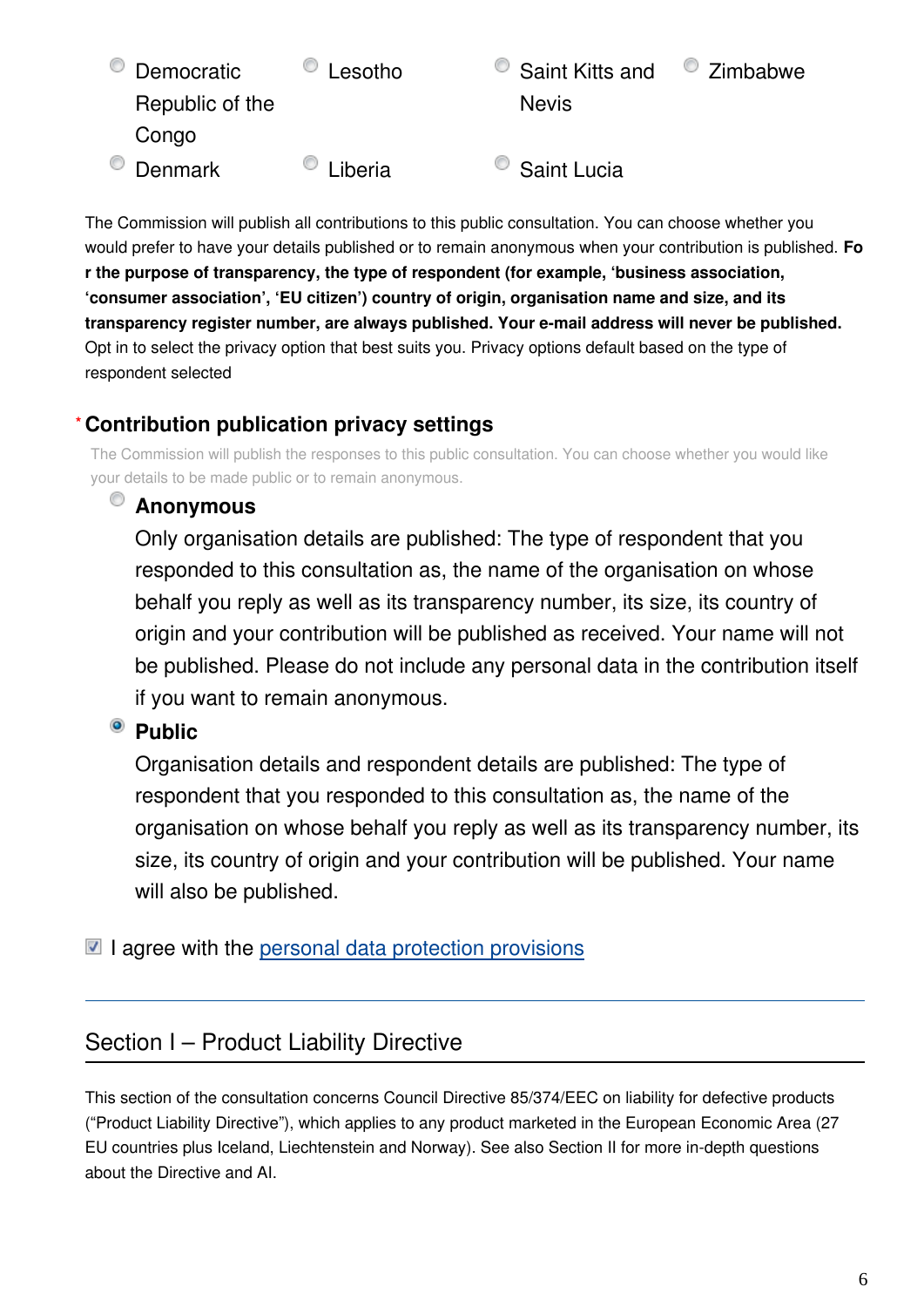According to the Directive, if a defective product causes damage to consumers, the producer must pay compensation. The injured party must prove the product was defective, as well as the causal link between the defect and the damage. But the injured party does not have to prove that the producer was at fault or negligent ('strict liability'). In certain circumstances, producers are exempted from liability if they prove, e.g. that the product's defect was not discoverable based on the best scientific knowledge at the time it was placed on the market.

Injured parties can claim compensation for death, personal injury as well as property damage if the property is intended for private use and the damage exceeds EUR 500. The injured party has 3 years to seek compensation. In addition, the producer is freed from liability 10 years after the date the product was put into circulation.

The [Evaluation of the Directive](https://eur-lex.europa.eu/legal-content/EN/TXT/?uri=SWD:2018:157:FIN) in 2018 found that it was effective overall, but difficult to apply to products in the digital and circular economy because of its outdated concepts. The [Commission's 2020 Report on](https://eur-lex.europa.eu/legal-content/en/TXT/?qid=1593079180383&uri=CELEX%3A52020DC0064)  [Safety and Liability for AI, Internet of things \(IoT\) and robotics](https://eur-lex.europa.eu/legal-content/en/TXT/?qid=1593079180383&uri=CELEX%3A52020DC0064) also confirmed this.

The Evaluation also found that consumers faced obstacles to making compensation claims, due to thresholds and time limits, and obstacles to getting compensation, especially for complex products, due to the burden of proof.

#### **How familiar are you with the Directive? \***

- I have detailed knowledge of the Directive, its objectives, rules and application
- $\bullet$  I am aware of the Directive and some of its contents
- $\bullet$  I am not familiar with the Directive
- No opinion

Adapting the Directive to the digital age

Digital content such as software, algorithms and data are playing an increasingly crucial role in the safe functioning of many products, e.g. domestic appliances, vehicles, smart lawnmowers and surgical robots.

However, the Evaluation of the Directive found that the Directive was not easy to apply to digital technologies. Above all, it is not clear whether intangible items like digital content, software and data are covered, especially when supplied separately from a tangible product. Therefore, it is not clear whether consumers can get compensation under the Directive in the event that 'digital' defects lead to damage.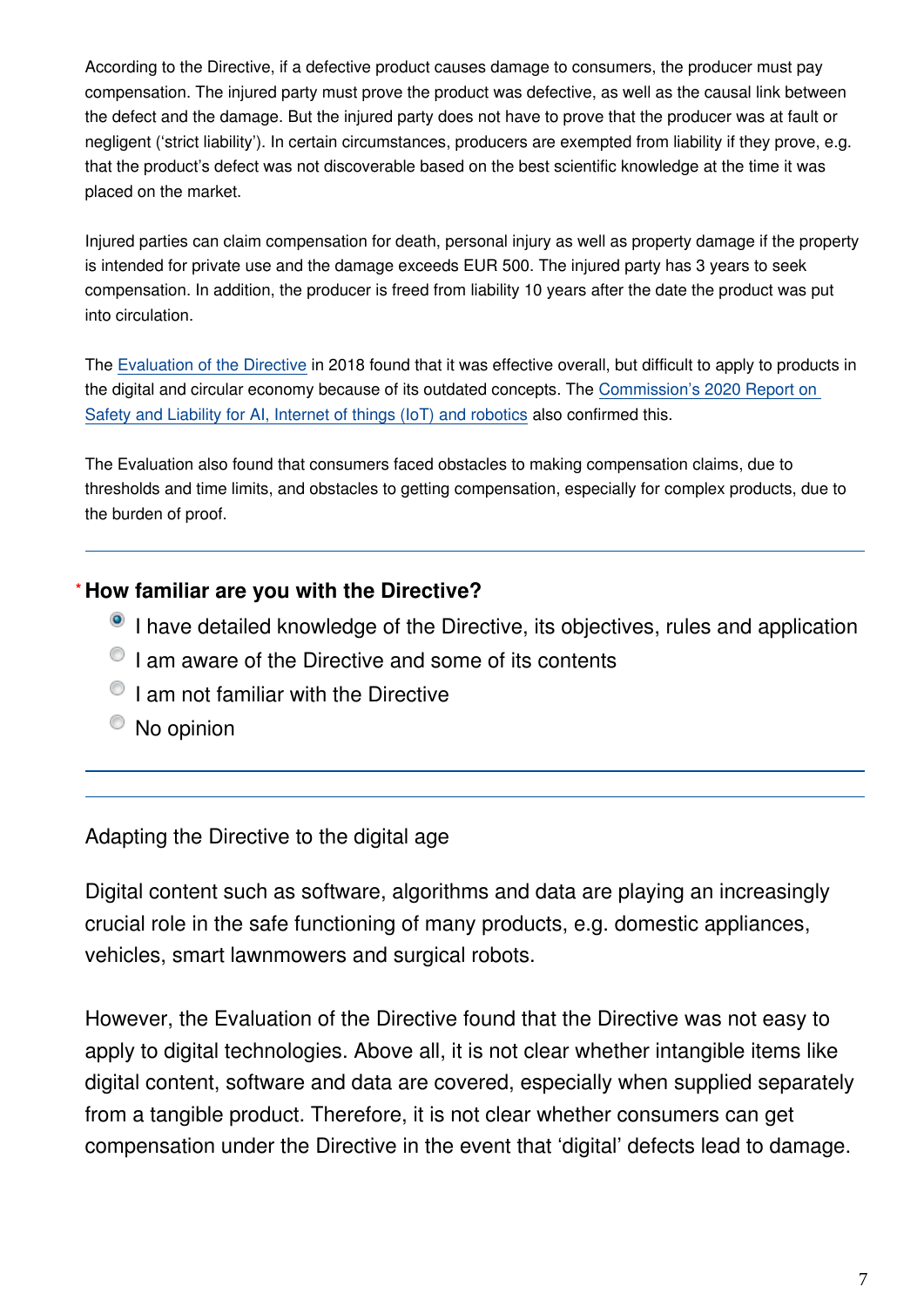### **Do you agree or disagree that consumers should get compensation under the Directive if the following intangible items are defective and cause physical /property damage?**

|                                                                                                                                                            | Strongly<br>agree | Agree | Neutral | <b>Disagree</b> | Strongly<br>disagree | No<br>opinion |
|------------------------------------------------------------------------------------------------------------------------------------------------------------|-------------------|-------|---------|-----------------|----------------------|---------------|
| Software embedded in a tangible<br>product at the moment the<br>tangible product is placed on the<br>market                                                | $\bullet$         | 0     |         |                 |                      |               |
| Software made available<br>separately via download for use<br>on a tangible product (e.g.<br>domestic robot) that has already<br>been placed on the market | $\bullet$         | 0     | ∩       | ⊙               | €                    |               |
| Software upgrades and updates<br>(e.g. to deliver new<br>functionalities or fix a security<br>flaw)                                                        | $\bullet$         |       |         |                 |                      |               |
| Software that controls how a<br>product operates (e.g. a car's<br>engine control system, a robot's<br>operating system)                                    | $\bullet$         |       |         |                 |                      |               |
| Software that is used on a device<br>but does not drive the device (e.<br>g. a gaming app on a computer<br>or other device)                                | $\bullet$         |       |         |                 |                      |               |
| Bespoke software (e.g. software<br>customised to control the<br>production line in a factory)                                                              | $\bullet$         | ∩     | ∩       |                 |                      |               |
| Digital services that control how<br>a product operates (e.g. cloud-<br>based service for operating<br>smart thermostat)                                   | ۰                 |       |         |                 |                      |               |
| Data capable of influencing how<br>a product operates (e.g. training<br>data for an autonomous vehicle)                                                    | $\bullet$         |       |         |                 |                      |               |
| Data that comprises only<br>information (e.g. a digital map, a<br>menu)                                                                                    | $\bullet$         |       |         |                 |                      |               |
| Software that provides<br>immediate decision-triggering<br>information (e.g. blood glucose<br>meter)                                                       |                   |       |         |                 |                      |               |
|                                                                                                                                                            |                   |       |         |                 |                      |               |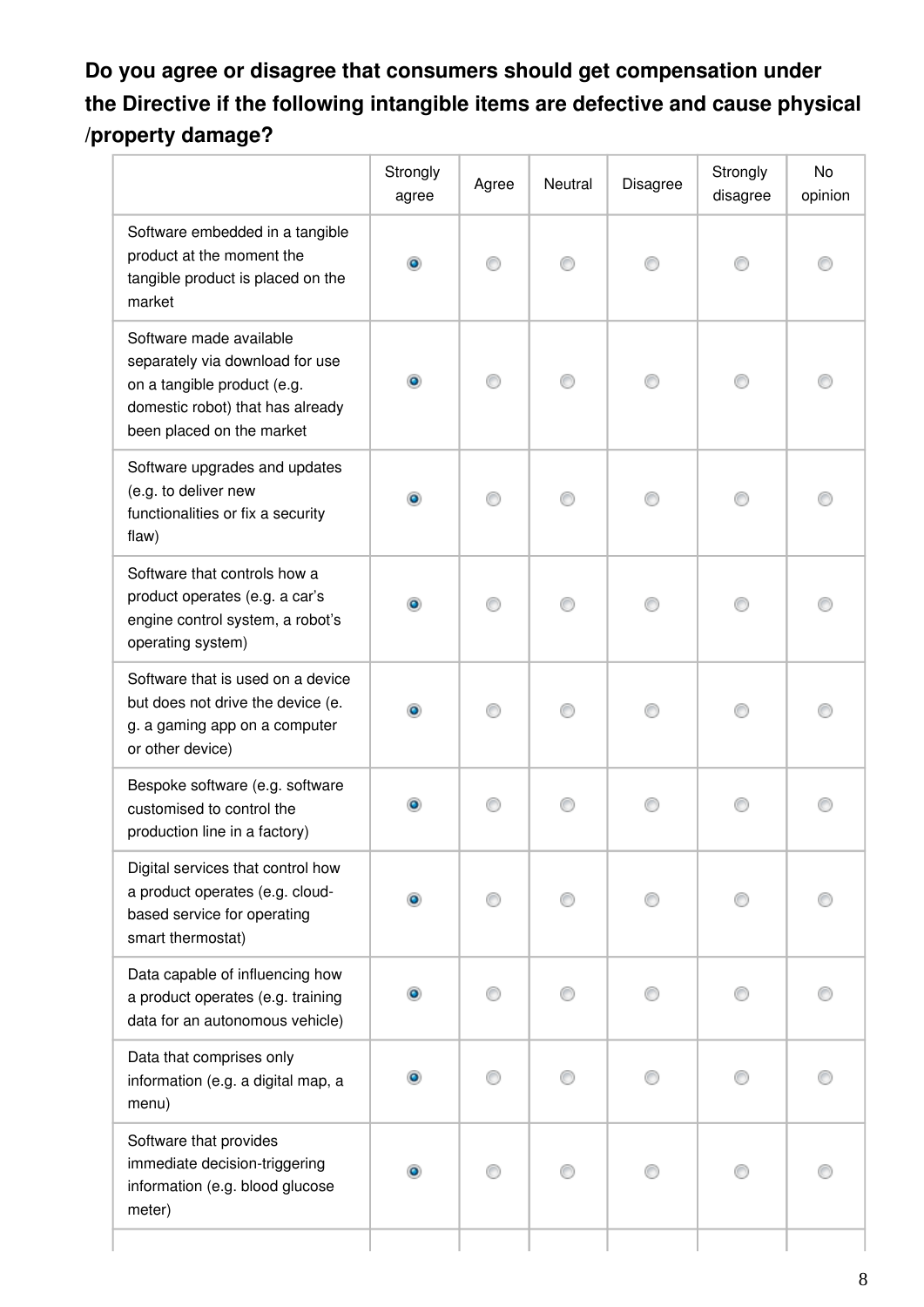| Software that provides only<br>guidance or advice to an end<br>user (e.g. software that interprets<br>medical imaging and provides | diagnoses) |
|------------------------------------------------------------------------------------------------------------------------------------|------------|
|------------------------------------------------------------------------------------------------------------------------------------|------------|

The Directive holds importers strictly liable for damage caused by defective products when the producer is based outside the EU. Nowadays online marketplaces enable consumers to buy products from outside the EU without there being an importer.

Online marketplaces intermediate the sale of products between traders, including those established outside the EU, and consumers. Typically, they are not in contact with the products they intermediate and they frequently intermediate trade between many sellers and consumers.

Under the current rules, online marketplaces are covered by a conditional liability exemption (Article 14 of the e-Commerce Directive). The new proposal for a Digital Services Act includes obligations for online marketplaces to tackle illegal products online, e.g. gathering information on the identity of traders using their services. Moreover, the new proposal for a General Product Safety Regulation includes provisions for online marketplaces to tackle the sale of dangerous products online.

|                                                                                                                                                                                                                                                          | Strongly<br>agree | Agree     | Neutral | Disagree  | Strongly<br>disagree | No<br>opinion |
|----------------------------------------------------------------------------------------------------------------------------------------------------------------------------------------------------------------------------------------------------------|-------------------|-----------|---------|-----------|----------------------|---------------|
| The proposals for a Digital<br>Services Act and General<br>Product Safety Regulation are<br>sufficient to ensure consumer<br>protection as regards products<br>bought through online<br>marketplaces where there is no<br>EU-based producer or importer. |                   |           |         | $\bullet$ |                      |               |
| The Product Liability Directive<br>needs to be adapted to ensure<br>consumer protection if damage is<br>caused by defective products                                                                                                                     |                   | $\bullet$ |         |           |                      |               |

#### **Do you agree or disagree with the following statements?**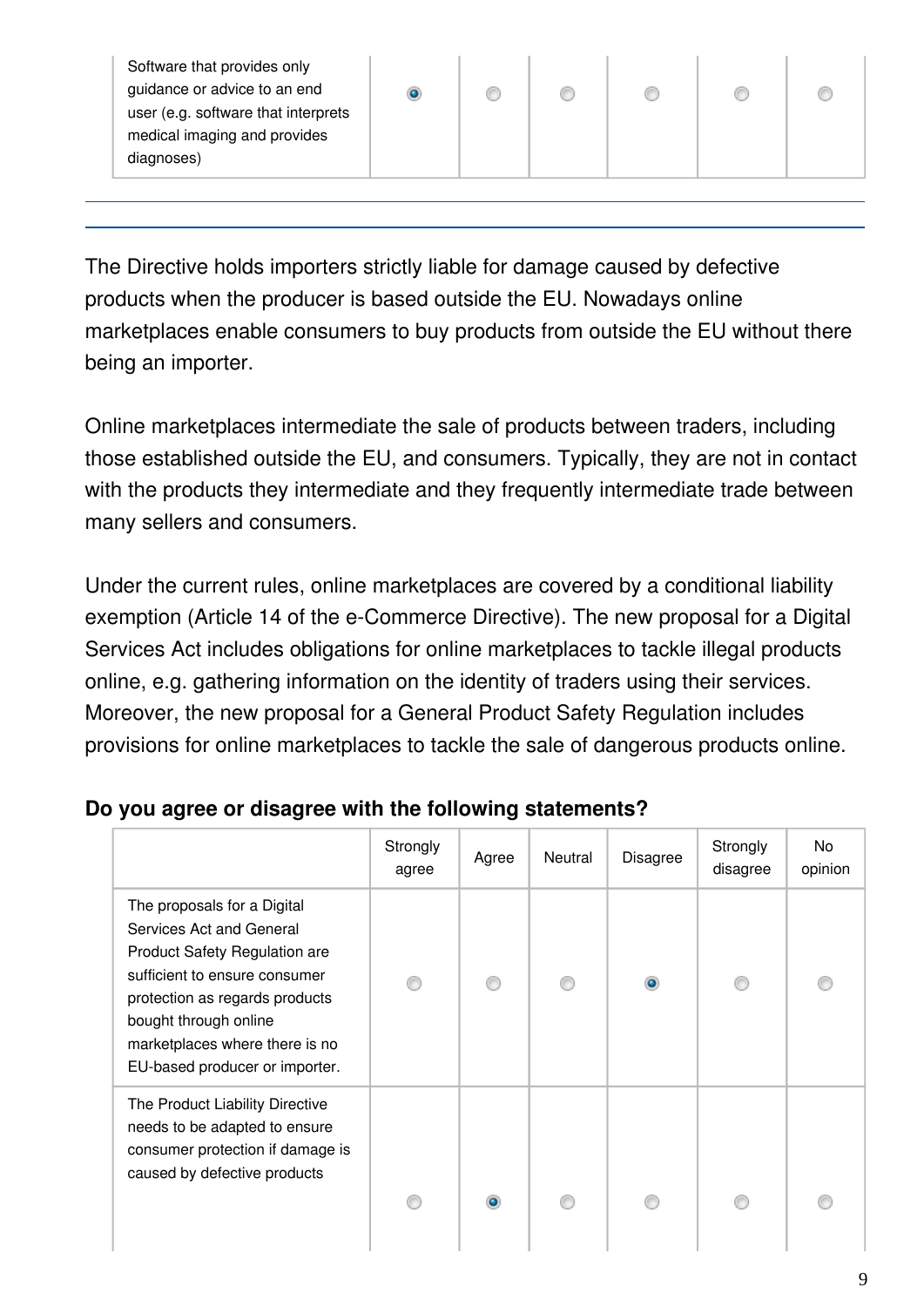### **What do you think is the appropriate approach for consumers to claim compensation when damage is caused by a defective product bought through an online marketplace and there is no EU-based producer or importer?**

*2000 character(s) maximum*

Everything that can be legally bought in the EU should comply with the EU rules, civil liability, such as with cars, medicines, etc.

Please note that the examples given in the first question - on whether we agree that consumers should get compensation under the Directive if the following intangible items are defective and cause physical/property damage - are not exhaustive. There are many other situations where decision support is used in different fields.

Digital technologies may bring with them new risks and new kinds of damage.

- Regarding risks, it is not always clear whether cybersecurity vulnerabilities can be considered a defect under the Directive, particularly as cybersecurity risks evolve throughout a product's lifetime.
- Regarding damage, the Directive harmonises the rights of consumers to claim compensation for physical injury and property damage, although it lets each Member State decide itself whether to compensate for non-material damage (e.g. privacy infringements, psychological harm). National rules on nonmaterial damage differ widely. At EU level both material and non-material damage can be compensated under the General Data Protection Regulation (GDPR) when a data controller or processor infringes the GDPR, and the Environmental Liability Directive provides for the liability of companies for environmental damage.

#### **Do you agree or disagree with the following statements?**

|                                                                     | Strongly<br>agree | Agree | Neutral | <b>Disagree</b> | Strongly<br>disagree | No<br>opinion |
|---------------------------------------------------------------------|-------------------|-------|---------|-----------------|----------------------|---------------|
| Producers should potentially be<br>held strictly liable for damages |                   |       |         |                 |                      |               |
|                                                                     |                   |       |         | ⊙               | O                    |               |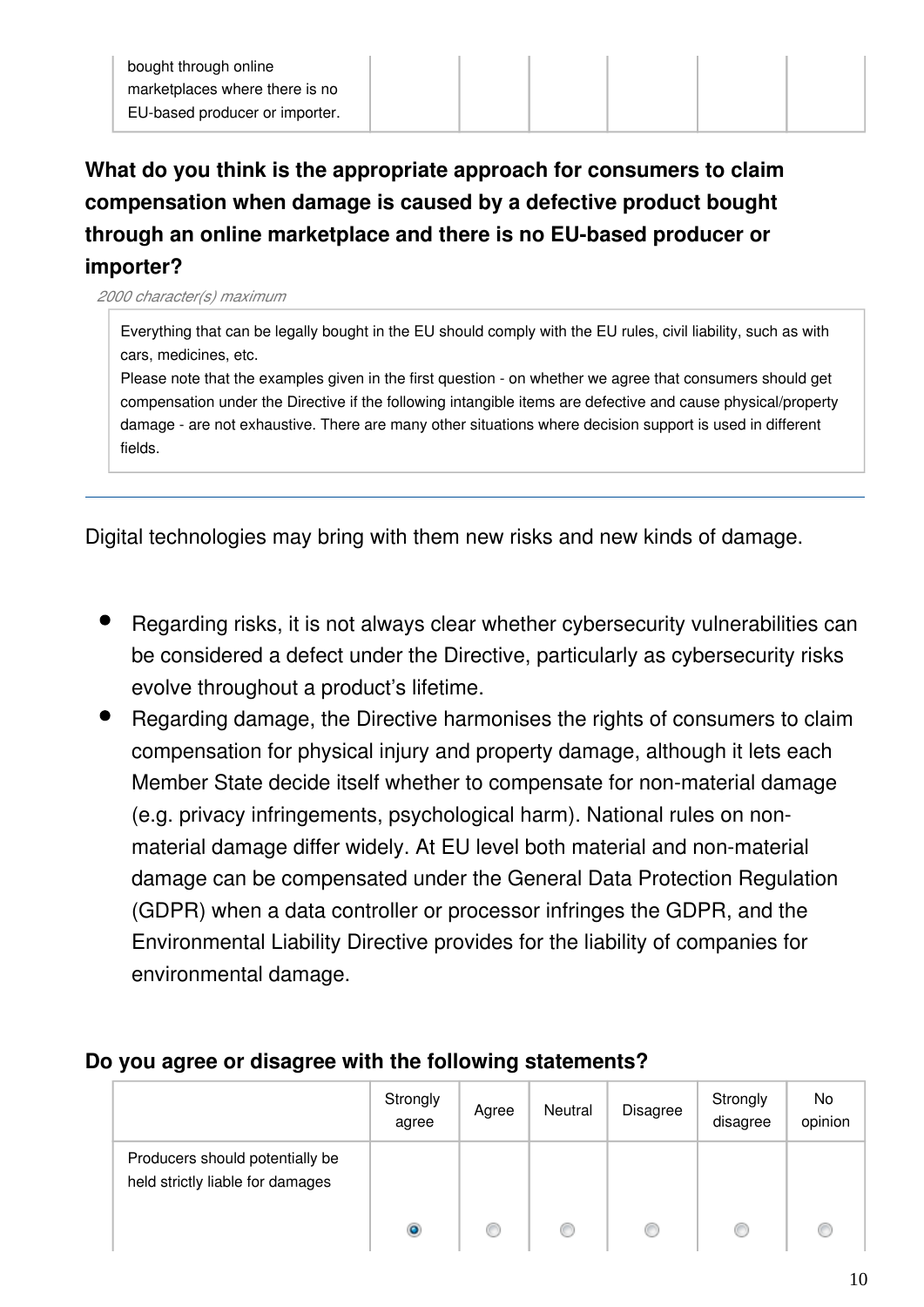| caused as a result of failure to<br>provide necessary security<br>updates for smart products                                                                                                                                                                                 |           |   |   |   |   |   |
|------------------------------------------------------------------------------------------------------------------------------------------------------------------------------------------------------------------------------------------------------------------------------|-----------|---|---|---|---|---|
| The Directive should harmonise<br>the right of consumers to claim<br>compensation from producers<br>who are not simultaneously data<br>controllers or processors, for<br>privacy or data protection<br>infringements (e.g. a leak of<br>personal data caused by a<br>defect) |           |   |   |   |   |   |
| The Directive should harmonise<br>the right of consumers to claim<br>compensation for damage to, or<br>destruction of, data (e.g. data<br>being wiped from a hard drive<br>even if there is no tangible<br>damage)                                                           |           |   |   |   |   |   |
| The Directive should harmonise<br>the right of consumers to claim<br>compensation for psychological<br>harm (e.g. abusive robot in a<br>care setting, home-schooling<br>robot)                                                                                               |           |   |   |   |   |   |
| Some products, whether digital<br>or not, could also cause<br>environmental damage. The<br>Directive should allow<br>consumers to claim<br>compensation for environmental<br>damage (e.g. caused by<br>chemical products)                                                    |           |   |   |   |   |   |
| Coverage of other types of harm                                                                                                                                                                                                                                              | $\bullet$ | 0 | 0 | 0 | 0 | ⊙ |

### Please specify:

*200 character(s) maximum*

Societal / Group damage

Adapting the Directive to the circular economy

The Directive addresses defects present at the moment a product is placed on the market. However, changes to products after they are placed on the market are increasingly common, e.g. in the context of circular economy business models.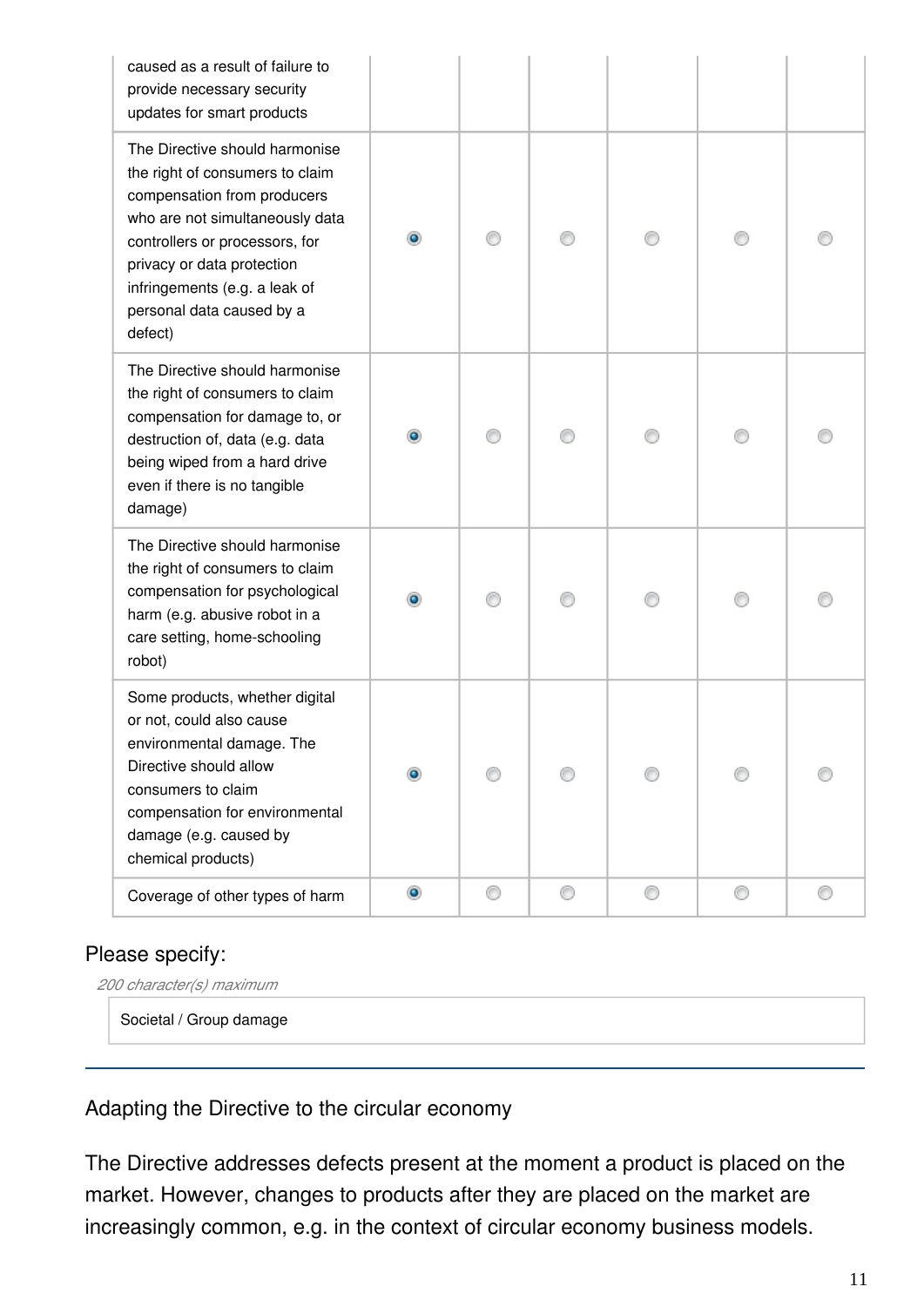The Evaluation of the Directive found that it was not always clear who should be strictly liable when repaired, refurbished or remanufactured products were defective and caused damage. It is worth noting here that the Directive concerns the defectiveness of products and not the defectiveness of services. So, a third-party repair that was poorly carried out would not lead to the repairer being held liable under the Directive, although remedies may be available under national law.

|                                                                                                                                                                                                             | Strongly<br>agree | Agree | Neutral | <b>Disagree</b> | Strongly<br>disagree | N <sub>o</sub><br>opinion |
|-------------------------------------------------------------------------------------------------------------------------------------------------------------------------------------------------------------|-------------------|-------|---------|-----------------|----------------------|---------------------------|
| Companies that remanufacture a<br>product (e.g. restoring vehicle<br>components to original as-new<br>condition) and place it back on<br>the market should be strictly<br>liable for defects causing damage | ۵                 |       |         |                 |                      |                           |
| Companies that refurbish a<br>product (e.g. restoring<br>functionality of a used<br>smartphone) and place it back<br>on the market should be strictly<br>liable for defects causing damage                  |                   |       |         |                 |                      |                           |
| The manufacturer of a defective<br>spare part added to a product (e.<br>g. to a washing machine) during<br>a repair should be strictly liable<br>for damage caused by that spare<br>part                    |                   |       |         |                 |                      |                           |

#### **Do you agree or disagree with the following statements?**

Policy approach and impacts of adapting the Directive to the digital and circular economy

### **Please rank the following options for adapting the Directive to the digital and circular economy from 1 (like best) to 3 (like least)**

|                                                                                                                                                                                          | ົ | 3 |
|------------------------------------------------------------------------------------------------------------------------------------------------------------------------------------------|---|---|
| * Option 1. No legislative change                                                                                                                                                        |   |   |
| * Option 2. Make explicit that strict liability rules apply to products incorporating digital<br>content (e.g. software, data). Address defects resulting from changes to products after |   |   |
|                                                                                                                                                                                          |   |   |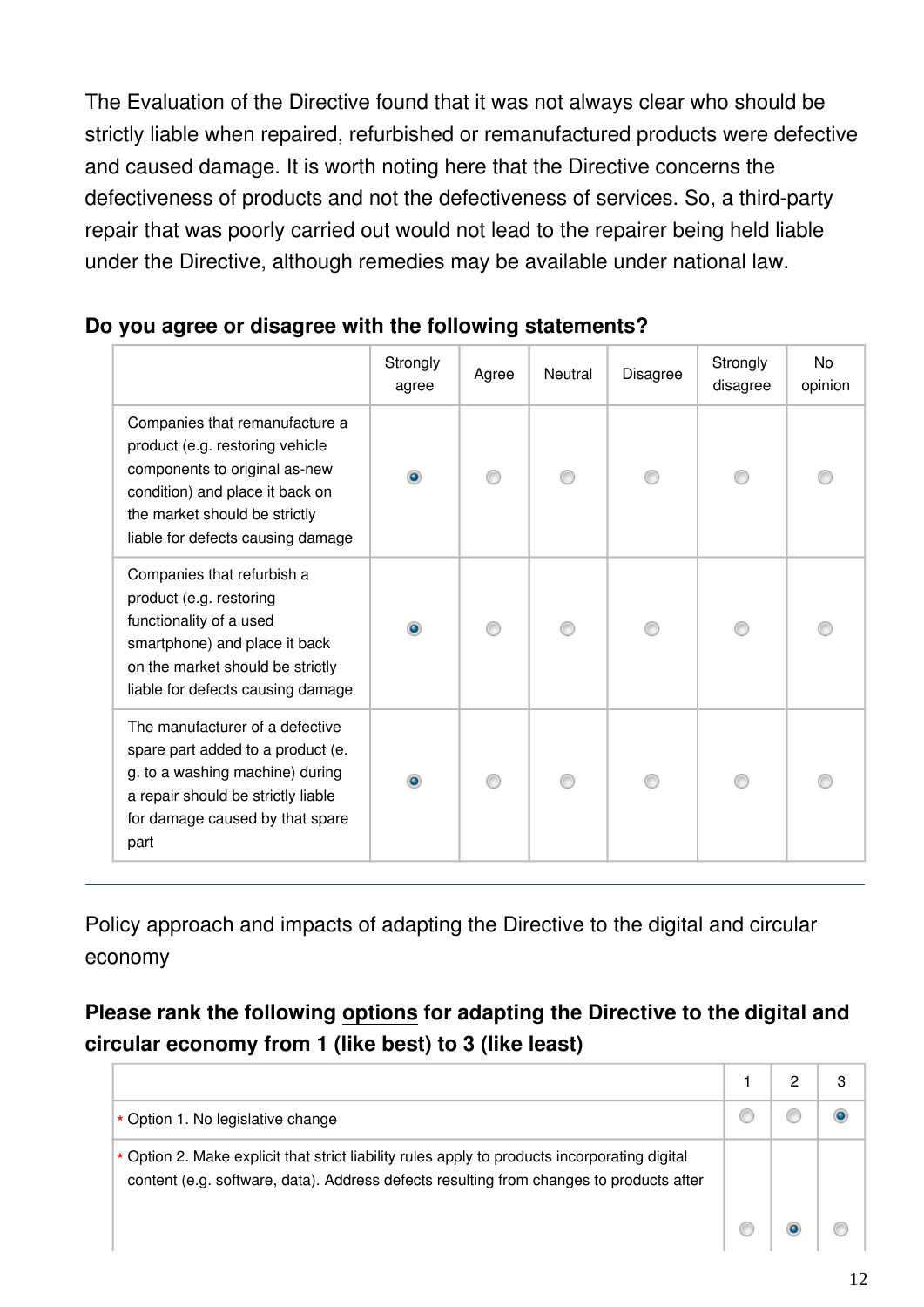| they are put on the market (due to circular economy activities such as refurbishments,<br>software upgrades, interactions with other products and services, or due to safety-<br>related cybersecurity risks)                                    |  |  |
|--------------------------------------------------------------------------------------------------------------------------------------------------------------------------------------------------------------------------------------------------|--|--|
| * Option 3. Address defects resulting from changes to products as in Option 2 and<br>extend strict liability to digital content itself (and producers of such digital content)<br>when placed on the market separately from the tangible product |  |  |

### **In addition to the policy options presented in the previous question, should the EU take the following additional measures to adapt the Directive to the digital and circular economy?**

|                                                                                                                                                  | Yes | No | I don't<br>know<br>/no<br>opinion |
|--------------------------------------------------------------------------------------------------------------------------------------------------|-----|----|-----------------------------------|
| * Harmonise right to claim for non-material damages under the Directive (e.g.<br>privacy infringement, psychological harm, environmental damage) |     |    |                                   |
| * Define liability rules where there is no EU importer                                                                                           |     | C  |                                   |
| * Other measures                                                                                                                                 |     | Œ  |                                   |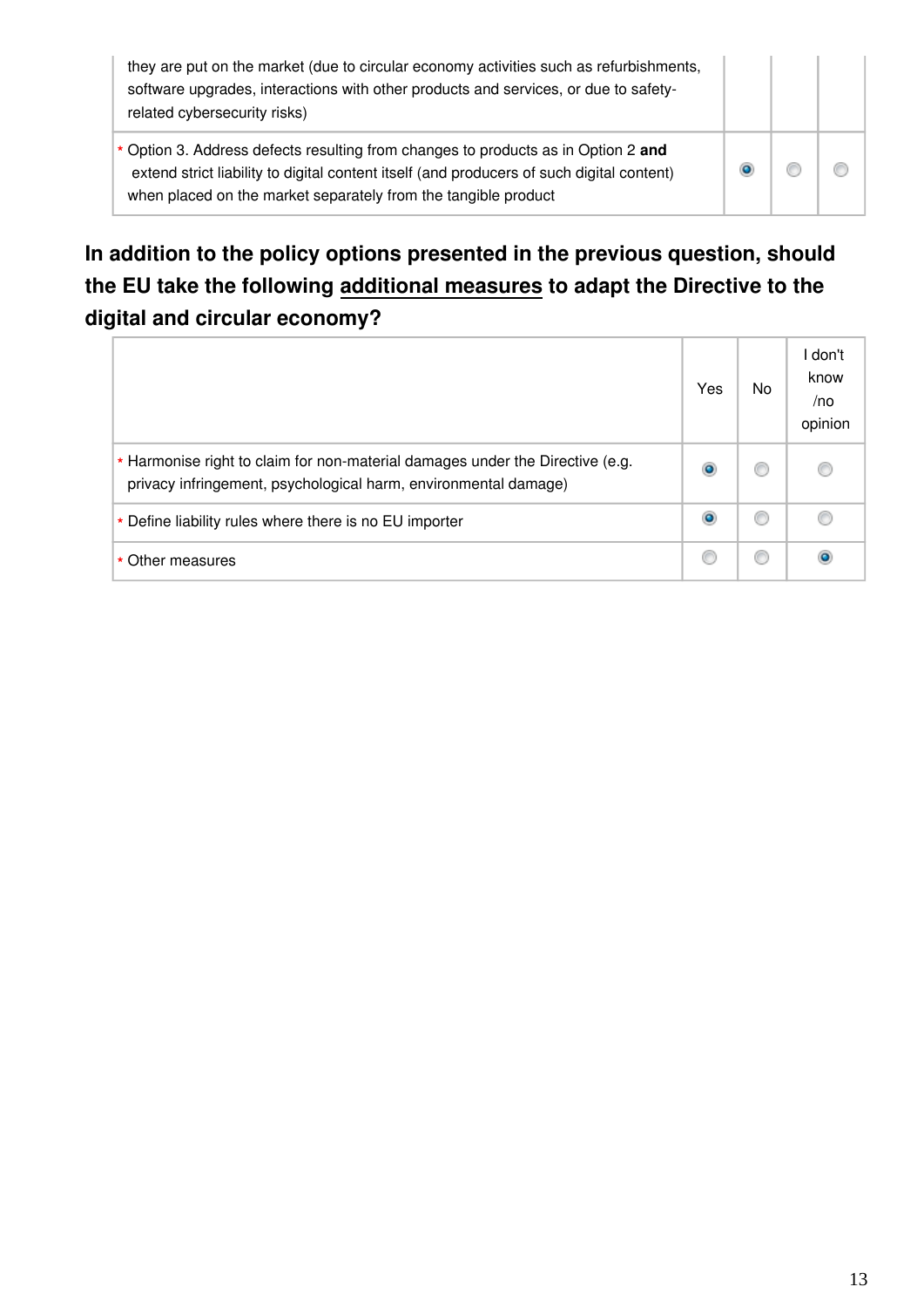**Please specify all the relevant impacts that you think the option you 'like best' and additional measures that you selected will have on the following aspects, compared to Option 1 (no legislative change).** Only select an answer for those impacts that you expect the option you 'like best' to have. Impacts left blank will be processed as a 'No opinion' reply.

|                                                                         | Large<br>increase | Small<br>increase | No/negligible<br>impact | Small<br>decrease | Large<br>decrease | <b>No</b><br>opinion |
|-------------------------------------------------------------------------|-------------------|-------------------|-------------------------|-------------------|-------------------|----------------------|
| Legal certainty                                                         | $\bullet$         | ⊙                 | ⋒                       | ∩                 | €                 |                      |
| Costs for your company                                                  | $\bullet$         | 0                 | ∩                       | ◉                 | ◉                 | ⋒                    |
| Consumer protection                                                     | $\bullet$         | 0                 | ⊙                       | 0                 | ⊙                 |                      |
| Consumer uptake of products in the digital and circular<br>economy      | $\bullet$         | 0                 | ⊙                       | ◉                 | ⊙                 |                      |
| Purchase price of products                                              | ⊙                 | $\bullet$         | ◉                       | ◉                 | ⊙                 |                      |
| Incentives for companies to place innovative products on<br>the market  | ⋒                 | 0                 | ⊙                       | ⊙                 | $\bullet$         |                      |
| Competitiveness of micro, small- and medium-sized<br>enterprises (SMEs) | ⋒                 | $\bullet$         | ∩                       | ◉                 | ∩                 |                      |
| Ability of producers to obtain product liability insurance              | ◉                 | 0                 | $\bullet$               | ◉                 | ◉                 |                      |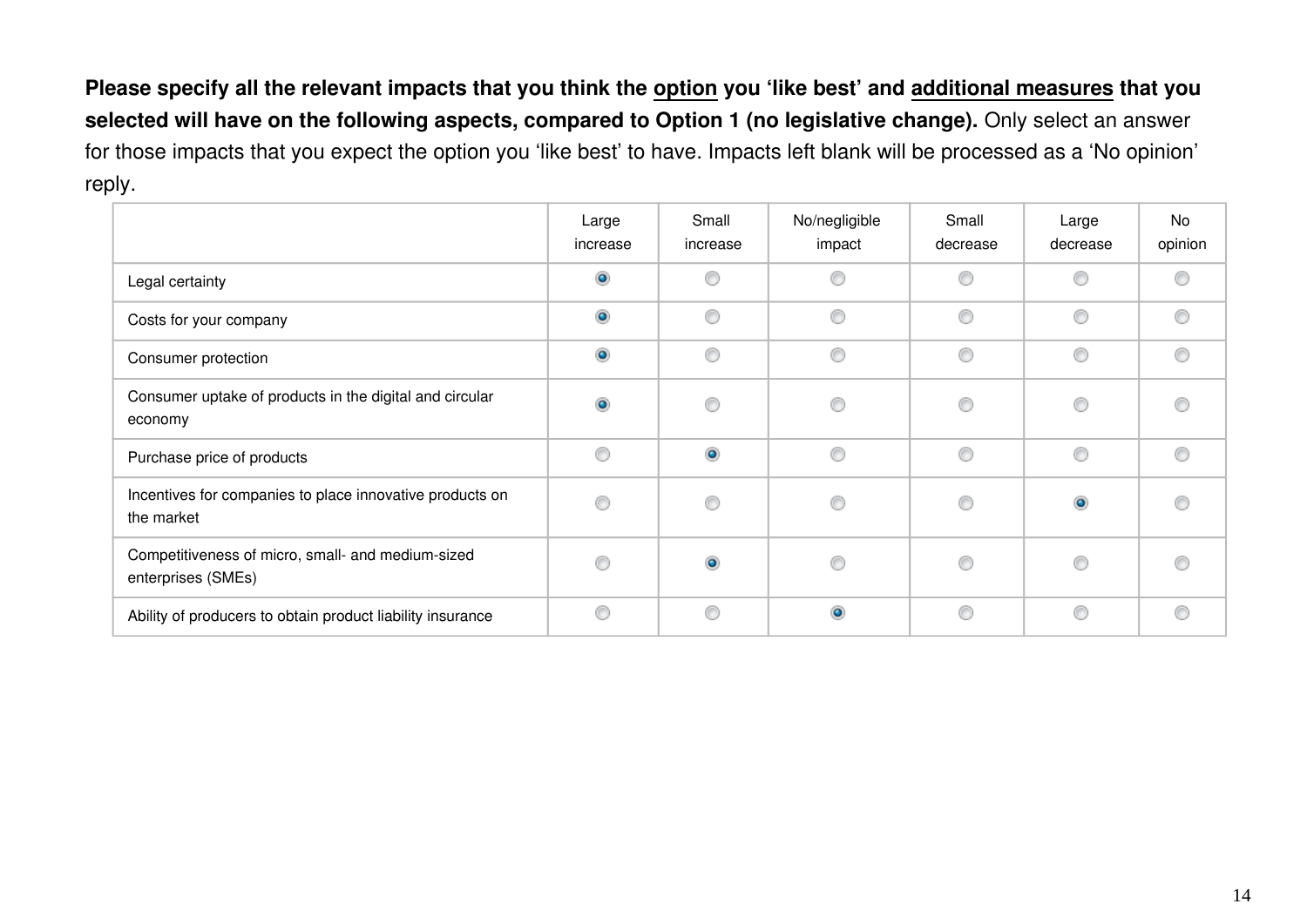### **Other impacts (please specify):**

*200 character(s) maximum*

Market adjustment to the new rules will necessarily occur.

It will decrease meaningless applications thus improve competitiveness of serious EU SMEs.

#### **Please elaborate on your answers concerning impacts:**

*2000 character(s) maximum*

If no legislative measure is taken, the market will growth with legal uncertainty creating risks to patients and doctors using medical devices with AI systems. There needs to be trust and clear definition of roles and responsibilities in relation to the products with self-learning capabilities. A doctor that uses an AI system according to the training provided and in adherence with the instructions and guidelines, he/she should be fully indemnified against adverse outcomes. He/she cannot be held liable for the default of the machine, otherwise the incentive for using new and innovative systems will perish. New rules are needed to address liability for self-learning algorithms and to clearly identify who is responsible for what.

Reducing obstacles to getting compensation

The Evaluation of the Directive found that in some cases consumers face significant difficulties in getting compensation for damage caused by defective products.

In particular it found that difficulties in proving the defectiveness of a product and proving that the product caused the damage accounted for 53% of rejected compensation claims. In particular, the technical complexity of certain products (e. g. pharmaceuticals and emerging digital technologies) could make it especially difficult and costly for consumers to actually prove they were defective and that they caused the damage.

**To what extent do you think that the following types of product present difficulties in terms of proving defectiveness and causality in the event of damage?** (See additional burden of proof question concerning AI in Section II)

|                                 | To a very<br>large extent | To a<br>large<br>extent | To a<br>moderate<br>extent | To a<br>small<br>extent | <b>Not</b><br>at<br>all | Don't know<br>/no answer |
|---------------------------------|---------------------------|-------------------------|----------------------------|-------------------------|-------------------------|--------------------------|
| All products                    | ◎                         | ۱                       | C                          | C                       | €                       |                          |
| Technically<br>complex products | ۱                         | 0                       | O                          | C                       | C                       | O                        |
| Pharmaceuticals                 | $\circ$                   | ◎                       | C                          | €                       | ◎                       | O                        |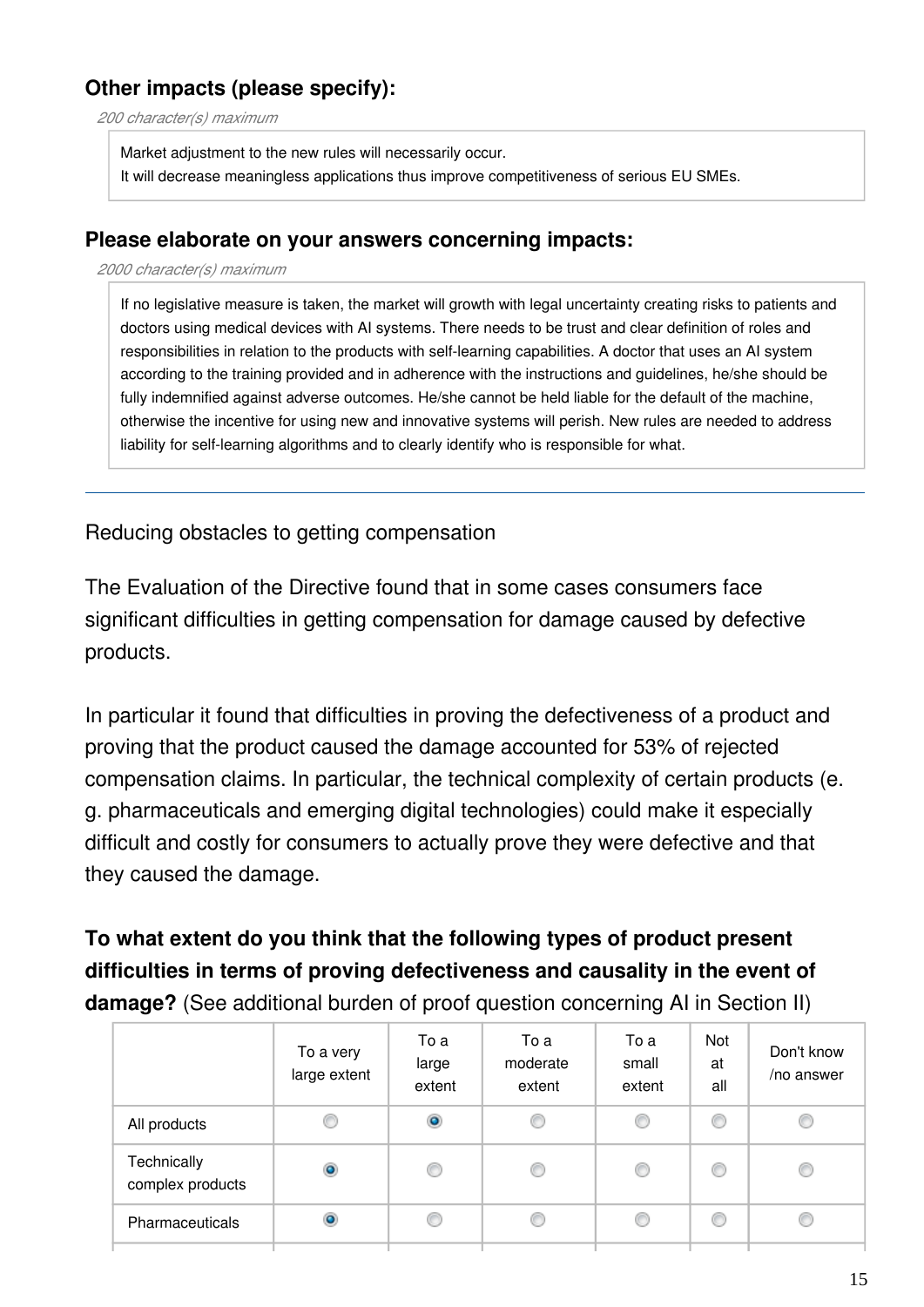| Al-enabled<br>products               |  |  |  |
|--------------------------------------|--|--|--|
| loT (Internet of<br>Things) products |  |  |  |

#### **Other types of product (please specify):**

*50 character(s) maximum*

In an effort to promote innovation, the Directive exempts producers from liability when a product's lack of safety was not discoverable based on the best scientific knowledge at the time it was placed on the market ('development risk defence', Art.  $7(e)$ ).

However, the Evaluation found that this defence might be inappropriate when dealing with emerging technologies due to the increasing rate of development and the ability of certain products to adapt while in operation. Furthermore, certain stakeholders considered the defence too advantageous to producers.

|                                                                                                                                                                   | Strongly<br>agree | Agree     | Neutral | <b>Disagree</b> | Strongly<br>disagree | No<br>opinion |
|-------------------------------------------------------------------------------------------------------------------------------------------------------------------|-------------------|-----------|---------|-----------------|----------------------|---------------|
| The defence should remain<br>available without any change                                                                                                         |                   |           |         | ۵               |                      |               |
| The defence should be removed                                                                                                                                     | ∩                 | ∩         | ∩       | $\bullet$       | ⋒                    | ⋒             |
| The defence should not be<br>available for products designed<br>to be influenced by other<br>interconnected products or<br>services (e.g. complex IoT<br>systems) |                   | $\bullet$ |         |                 |                      |               |
| The defence should not be<br>available for AI products that<br>continue to learn and adapt while<br>in operation                                                  | ۰                 |           |         |                 |                      |               |
| The defence should not be<br>available for any AI products                                                                                                        | ۰                 |           |         |                 |                      |               |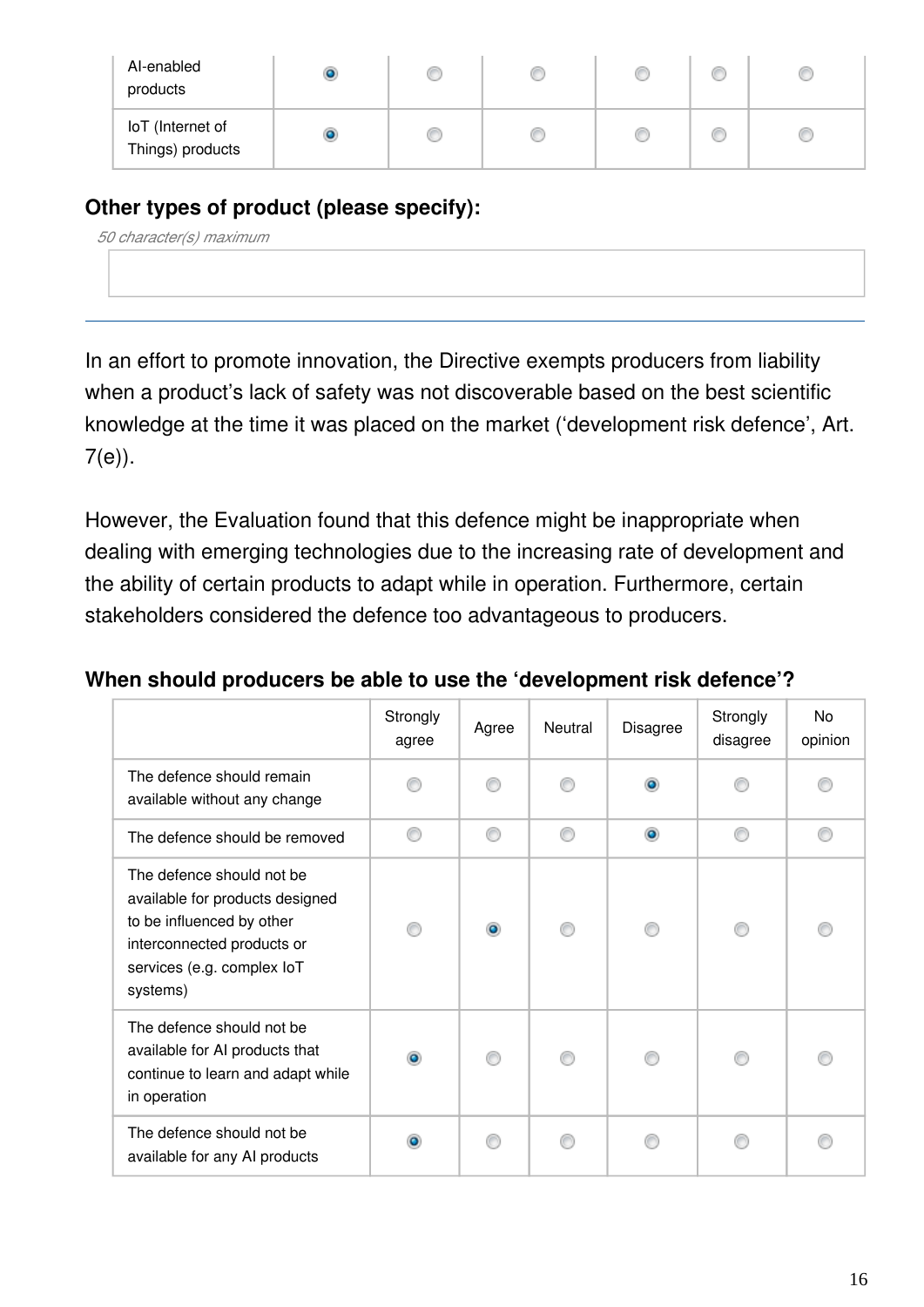### **Please specify any other conditions you think should apply to the use of the development risk defence:**

*1000 character(s) maximum*

The use of the 'development risk defence' could exist in structured regulatory environments, such as the 'regulatory sandboxes' foreseen in the AI Act.

Reducing obstacles to making claims

The Evaluation of the Directive found that in some cases consumers faced or could face significant difficulties in making compensation claims for damage caused by defective products. The current rules allow consumers to claim compensation for personal injury or property damage. Time limits apply to all compensation claims and several other limitations apply to compensation for property damage.

### **To what extent do the following features of the Directive create obstacles to consumers making compensation claims?**

|                                                                                                                        | To a<br>very<br>large<br>extent | To a<br>large<br>extent | To a<br>moderate<br>extent | To a<br>small<br>extent | Not<br>at<br>all | Don't<br>know<br>/no<br>answer |
|------------------------------------------------------------------------------------------------------------------------|---------------------------------|-------------------------|----------------------------|-------------------------|------------------|--------------------------------|
| Producers are released from liability for<br>death/personal injury 10 years after<br>placing the product on the market | ∩                               |                         | $\bullet$                  |                         |                  |                                |
| Producers are released from liability for<br>property damage 10 years after placing<br>the product on the market       |                                 |                         | ۰                          |                         |                  |                                |
| Consumers have to start legal<br>proceedings within 3 years of becoming<br>aware of the damage                         |                                 |                         |                            |                         | ⋒                |                                |
| Consumers can claim compensation<br>only for damage to property worth more<br>than EUR 500                             |                                 |                         |                            |                         |                  |                                |
| Consumers can claim compensation<br>only for damage to property intended<br>and used for private purposes              | $\bullet$                       |                         |                            |                         |                  |                                |

Policy approach and impacts of reducing obstacles to getting compensation and making claims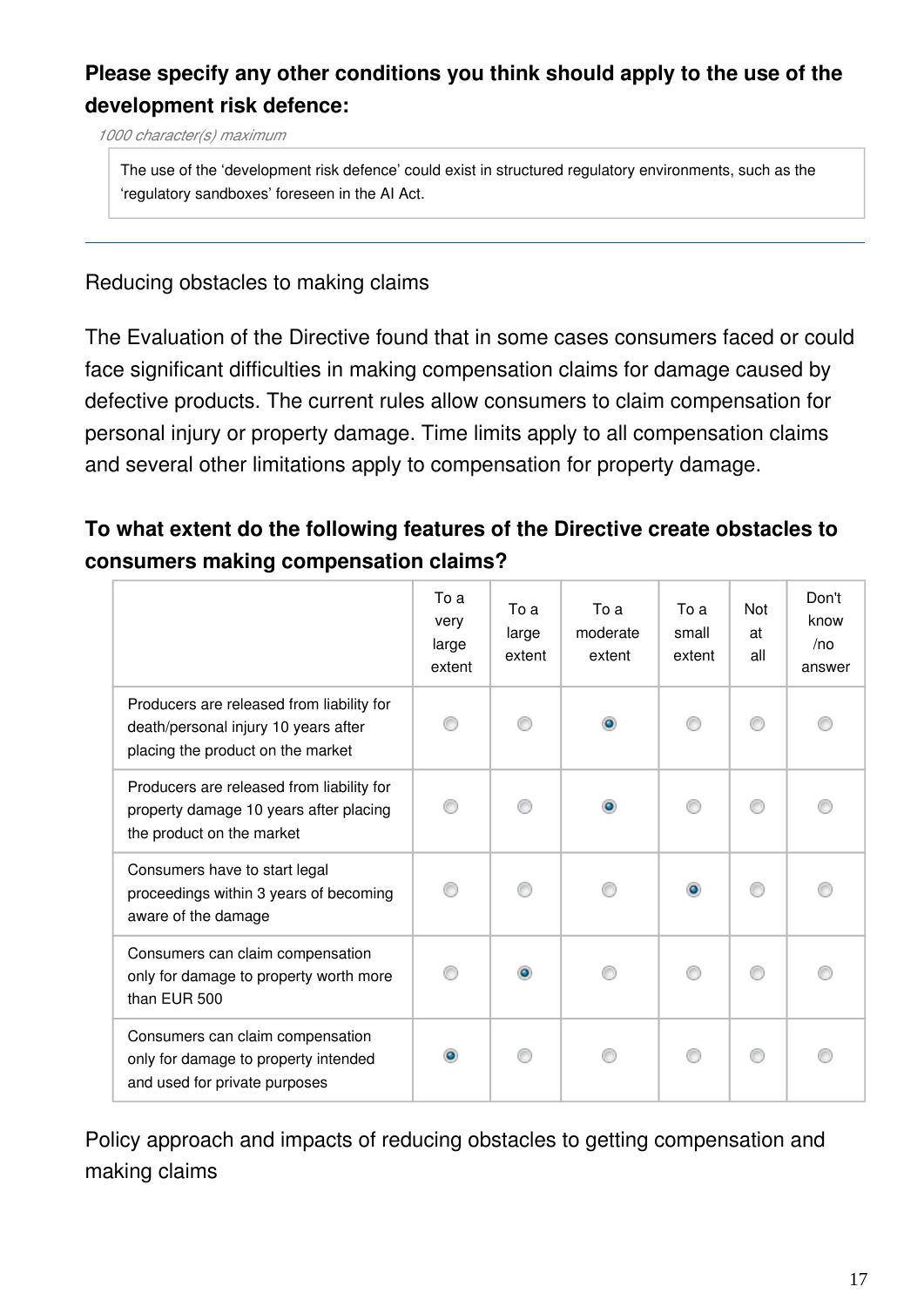### **Please rank the following options for adapting the Directive to the digital and circular economy from 1 (like best) to 4 (like least)**

|                                                                                                                                                                                                                                                                                                                                                                                                                                                                                                                                                                | 1         | 2 | 3 |  |
|----------------------------------------------------------------------------------------------------------------------------------------------------------------------------------------------------------------------------------------------------------------------------------------------------------------------------------------------------------------------------------------------------------------------------------------------------------------------------------------------------------------------------------------------------------------|-----------|---|---|--|
| * Option 1. No legislative change                                                                                                                                                                                                                                                                                                                                                                                                                                                                                                                              | €         |   |   |  |
| * Option 2. Alleviate the burden of proof for technically complex products by: a)<br>obliging the producer to disclose technical information (e.g. data from clinical<br>trials or log data of a robot vacuum cleaner) to the injured party to better<br>enable the latter to prove their claim; and b) allowing courts to infer that a<br>product is defective or caused the damage under certain circumstances (e.g.<br>when other products in the same production series have already been proven<br>to be defective or the product clearly malfunctioned). |           |   |   |  |
| * Option 3. Reverse the burden of proof for technically complex products. In the<br>event of damage, the producer would have to prove the product was not<br>defective.                                                                                                                                                                                                                                                                                                                                                                                        |           |   |   |  |
| * Option 4. In addition to option 2 or 3: a) adapt the notion of 'defect' and the<br>alleviation/reversal of burden of proof to the specific case of AI; and b) remove<br>the 'development risk defence' to ensure producers of products that<br>continuously learn and adapt while in operation remain strictly liable for<br>damage.                                                                                                                                                                                                                         | $\bullet$ |   |   |  |

### **In addition to the policy options presented in the previous question, should the EU take the following additional measures to adapt the Directive to reduce obstacles to making claims?**

|                                                                                                                                                  | Yes | No | I don't<br>know<br>/no<br>opinion |
|--------------------------------------------------------------------------------------------------------------------------------------------------|-----|----|-----------------------------------|
| * Harmonise right to claim for non-material damages under the Directive (e.g.<br>privacy infringement, psychological harm, environmental damage) |     |    |                                   |
| * Define liability rules where there is no EU importer                                                                                           |     |    |                                   |
| * Other measures                                                                                                                                 |     |    |                                   |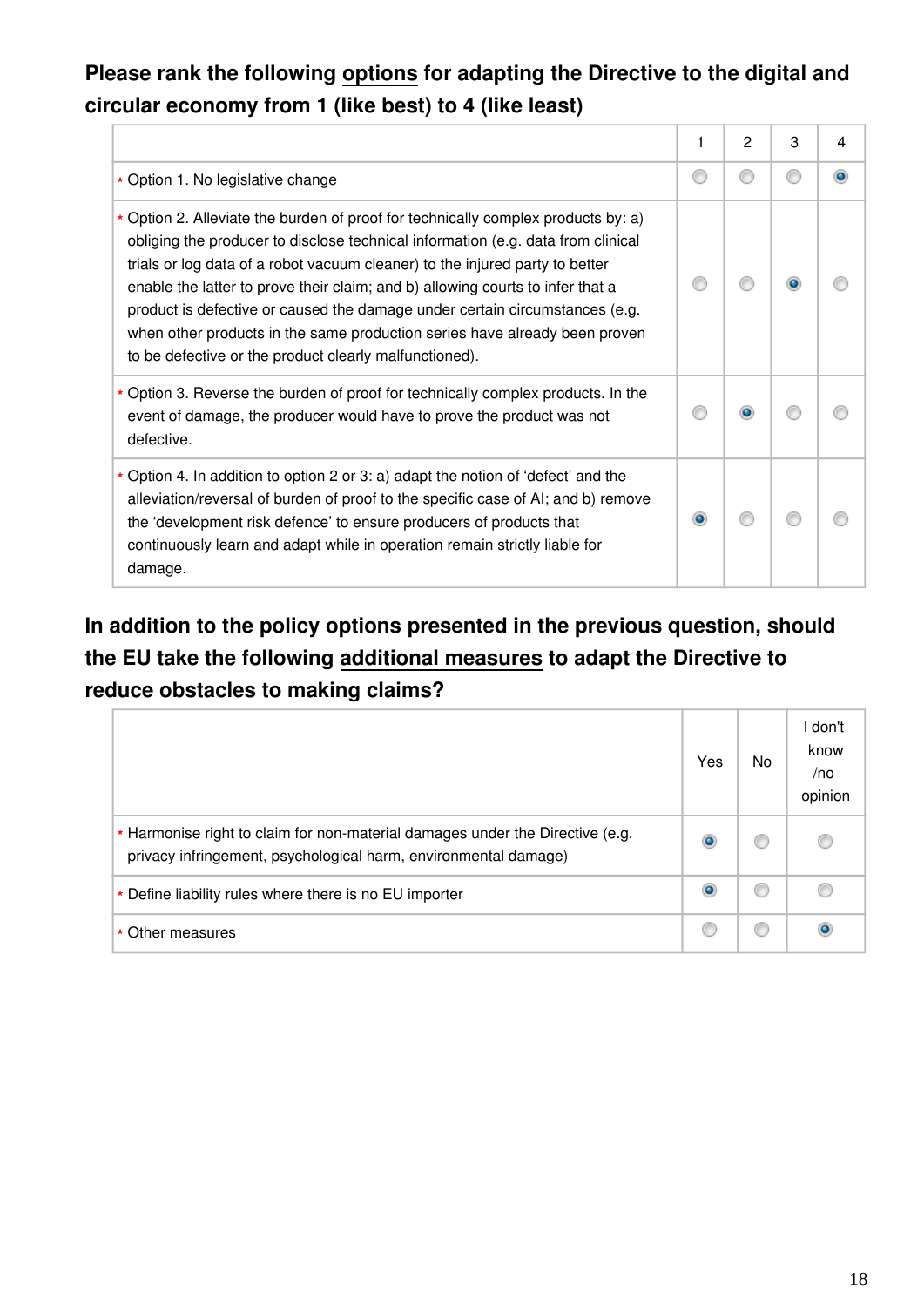**Please specify all the relevant impacts that you think the option you 'like best' and additional measures that you selected will have on the following aspects, compared to Option 1 (no legislative change).** Only select an answer for those impacts that you expect the option you 'like best' to have. Impacts left blank will be processed as a 'No opinion' reply.

*at least 4 answered row(s)*

|                                                                         | Large<br>increase | Small<br>increase | No/negligible<br>impact | Small<br>decrease | Large<br>decrease | No<br>opinion |
|-------------------------------------------------------------------------|-------------------|-------------------|-------------------------|-------------------|-------------------|---------------|
| Legal certainty                                                         | $\bullet$         | ⋒                 | C                       |                   | ◉                 | ◎             |
| Costs for your company                                                  | 0                 | $\bullet$         | O                       | ⊙                 | ◉                 | ⊙             |
| Consumer protection                                                     | $\bullet$         | ⊙                 | C                       | ⊙                 | ⊙                 | O             |
| Consumer uptake of products in the digital and circular<br>economy      | $\bullet$         | ◎                 | O                       | ⋒                 | ◉                 | C             |
| Purchase price of products                                              | ⊙                 | $\circledcirc$    | O                       | ∩                 | ⊙                 | ◎             |
| Incentives for companies to place innovative products on<br>the market  | ⊙                 | $\bullet$         | O                       | €                 | ⊙                 |               |
| Competitiveness of micro, small- and medium-sized<br>enterprises (SMEs) | ⊙                 | $\bullet$         | €                       | ◎                 | ◉                 |               |
| Ability of producers to obtain product liability insurance              | ◉                 | $\bullet$         | O                       | ∩                 | ◉                 | ⊙             |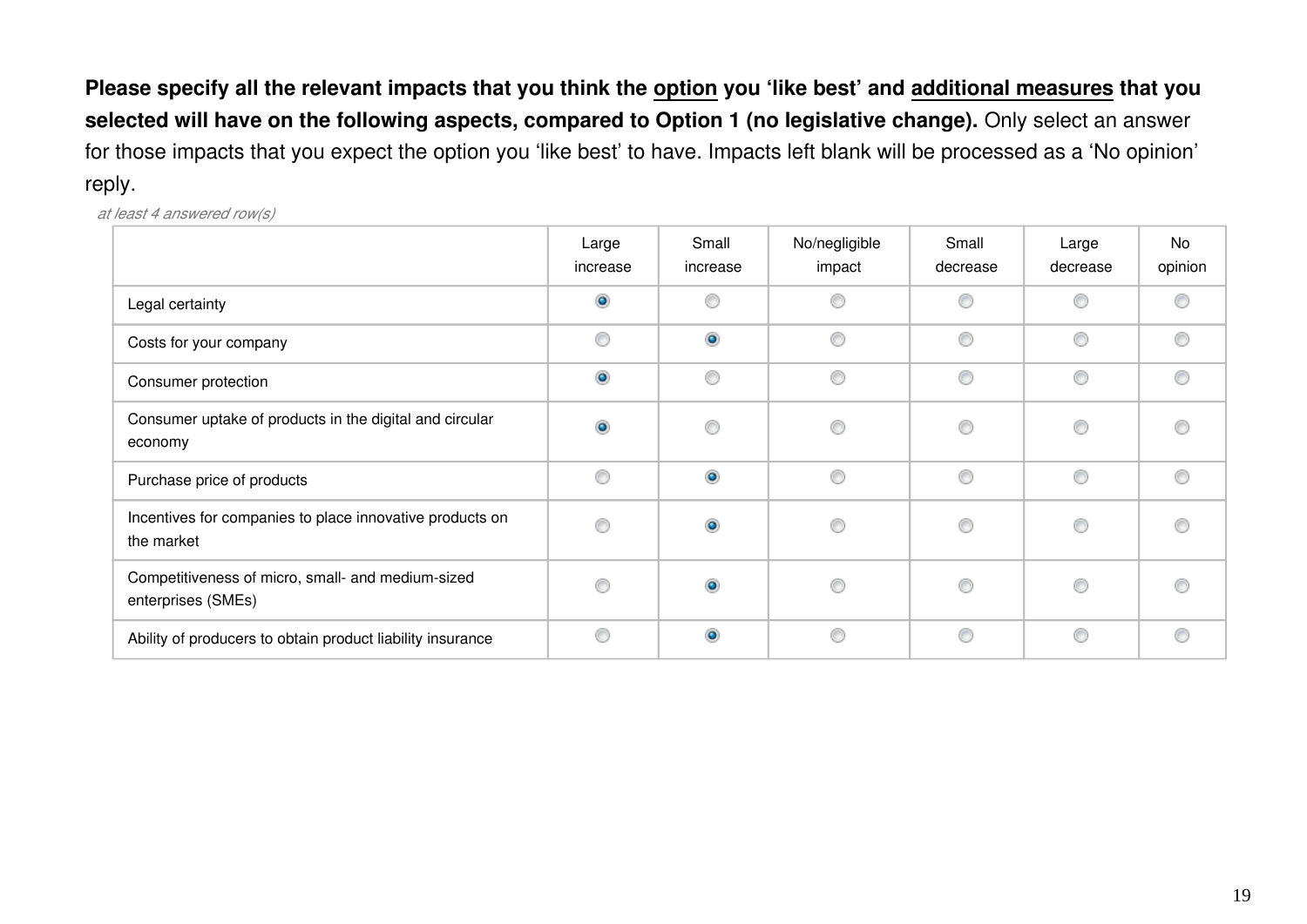#### Other impacts (please specify):

*200 character(s) maximum*

Market adjustments to the new rules will necessarily occur.

#### **Please elaborate on your answers concerning impacts:**

#### *2000 character(s) maximum*

In healthcare, the legal uncertainty can be a strong disincentive for doctors to use AI. Doctors would not be able to guarantee and properly protect patients' rights.

Artificial intelligence is facing a lot of challenges to build evidence. Reproducibility is almost impossible by nature of training a model, generalizability is limited or at the cost of specificity, explainability is by far not reached and will not be easy to understand, interpretability is improving but remains difficult to implement in complex models, thus trust has to be built using new paths. Accountability and liability are powerful mechanisms to improve trust, and thus to improve the market.

There should be clarity on to whom a Doctor should address in case of a defective product, wrong diagnosis or wrong treatment caused by AI.

### End of Section I on Product Liability Directive

\* In Section II of this consultation the problems linked to certain types of Artificial Intelligence – which make it difficult to identify the potentially liable person, to prove that person's fault or to prove the defect of a product and the causal link with the damage – are explored further.

#### **Would you like to continue with Section II on Artificial Intelligence?**

- <sup>o</sup> Continue with Section II on Artificial Intelligence
- <sup>o</sup> Close the questionnaire

### Section II - Liability for AI

#### Introduction

As a crucial enabling technology, AI can drive both products and services. AI systems can either be provided with a physical product (e.g. an autonomous delivery vehicle) or placed separately on the market.

To facilitate trust in and the roll-out of AI technologies, the Commission is taking a staged approach. First, on 21 April 2021, it [proposed harmonised rules for development, placing on the market and use of certain](https://eur-lex.europa.eu/legal-content/EN/TXT/?uri=CELEX%3A52021PC0206)  [AI systems \(AI Act\)](https://eur-lex.europa.eu/legal-content/EN/TXT/?uri=CELEX%3A52021PC0206). The AI Act contains obligations on providers and users of AI systems, e.g. on human oversight, transparency and information. In addition, the recent [proposal for a Regulation on Machinery](https://eur-lex.europa.eu/legal-content/EN/TXT/?uri=CELEX%3A52021PC0202)  [Products](https://eur-lex.europa.eu/legal-content/EN/TXT/?uri=CELEX%3A52021PC0202) (published together with the AI act) also covers new risks originating from emerging technologies, including the integration of AI systems into machinery.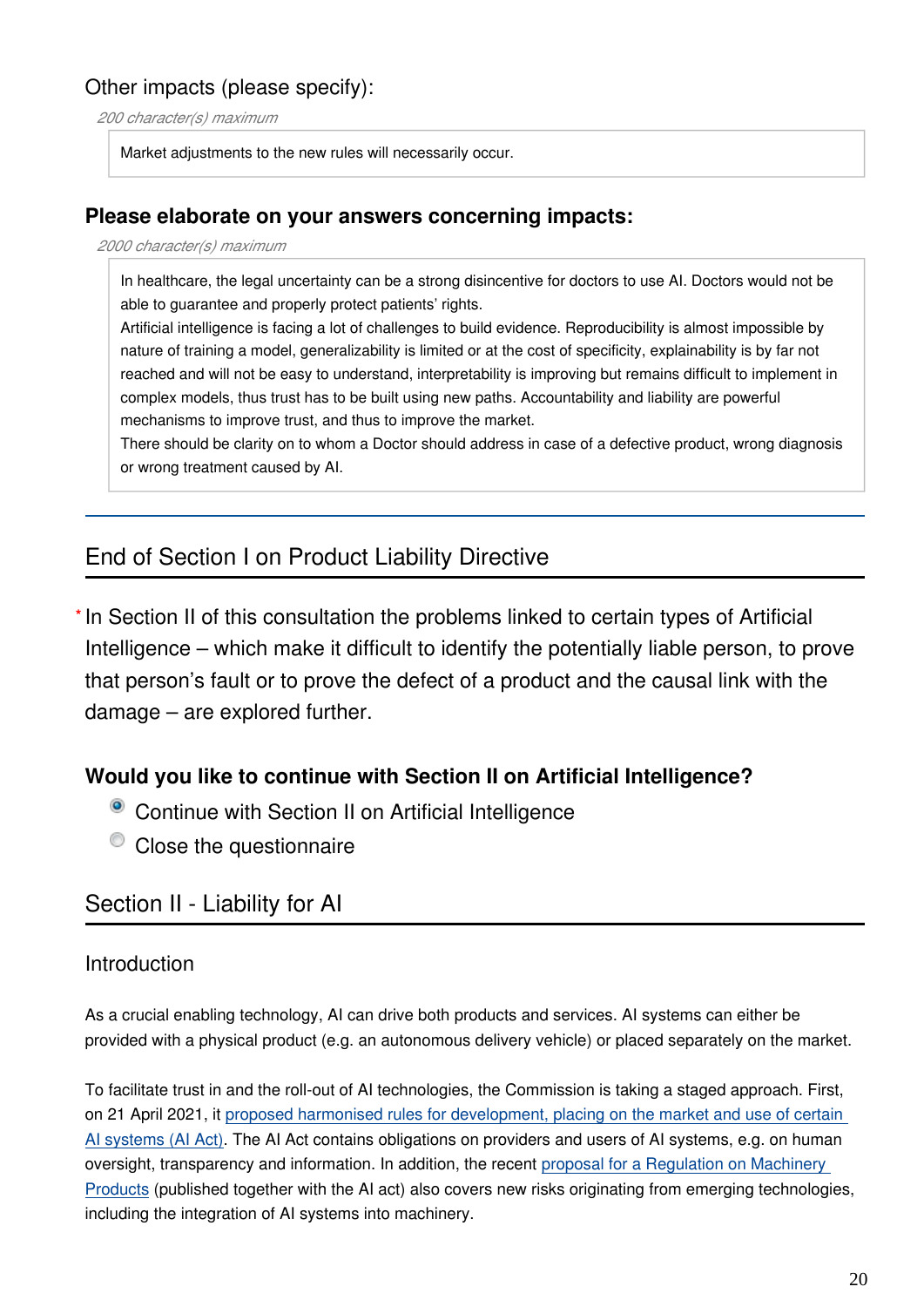However, safety legislation minimises but cannot fully exclude accidents. The liability frameworks come into play where accidents happen and damage is caused. Therefore, as a next step to complement the recent initiatives aimed at improving the safety of products when they are placed on the EU market, the Commission is considering a revision of the liability framework.

In the [White Paper on AI](https://ec.europa.eu/info/publications/white-paper-artificial-intelligence-european-approach-excellence-and-trust_en) and the accompanying [2020 Report on Safety and Liability](https://ec.europa.eu/info/sites/default/files/report-safety-liability-artificial-intelligence-feb2020_en_1.pdf), the Commission identified potential problems with liability rules, stemming from the specific properties of certain AI systems. These properties could make it difficult for injured parties to get compensation based on the Product Liability Directive or national fault-based rules. This is because in certain situations, the lack of transparency (opacity) and explainability (complexity) as well as the high degree of autonomy of some AI systems could make it difficult for injured parties to prove a product is defective or to prove fault, and to prove the causal link with the damage.

It may also be uncertain whether and to what extent national strict liability regimes (e.g. for dangerous activities) will apply to the use of AI-enabled products or services. National laws may change, and courts may adapt their interpretation of the law, to address these potential challenges. Regarding national liability rules and their application to AI, these potential problems have been further explored in this recent [study](https://op.europa.eu/publication/manifestation_identifier/PUB_DS0921157ENC).

With this staged approach to AI, the Commission aims to provide the legal certainty necessary for investment and, specifically with this initiative, to ensure that victims of damage caused by AI-enabled products and services have a similar level of protection to victims of technologies that operate without AI. Therefore, this part of the consultation is looking at all three pillars of the existing liability framework.

- 1. The **Product Liability Directive**, for consumer claims against producers of defective products. The injured party has to prove the product was defective and the causal link between that defect and the damage. As regards the Directive, the proposed questions build on the first section of the consultation.
- 2. **National fault-based liability rules**: The injured party has to prove the defendant's fault (negligence or intent to harm) and a causal link between that fault and the damage.
- 3. **National strict liability regimes** set by each Member State for technologies or activities considered to pose an increased risk to society (e.g. cars or construction activities). Strict liability means that the relevant risk is assigned to someone irrespective of fault. This is usually justified by the fact that the strictly liable individual benefits from exposing the public to a risk.

In addition to this framework, the General Data Protection Regulation (GDPR) gives anyone who has suffered material or non-material damage due to an infringement of the Regulation the right to receive compensation from the controller or processor.

#### Problems – general

#### **Do you agree or disagree with the following statements?**

|                                                                       | Strongly<br>agree | Agree | Neutral | Disagree | Strongly<br>disagree | No<br>opinion |
|-----------------------------------------------------------------------|-------------------|-------|---------|----------|----------------------|---------------|
| There is uncertainty as to how<br>the Product Liability Directive (i. |                   |       |         |          |                      |               |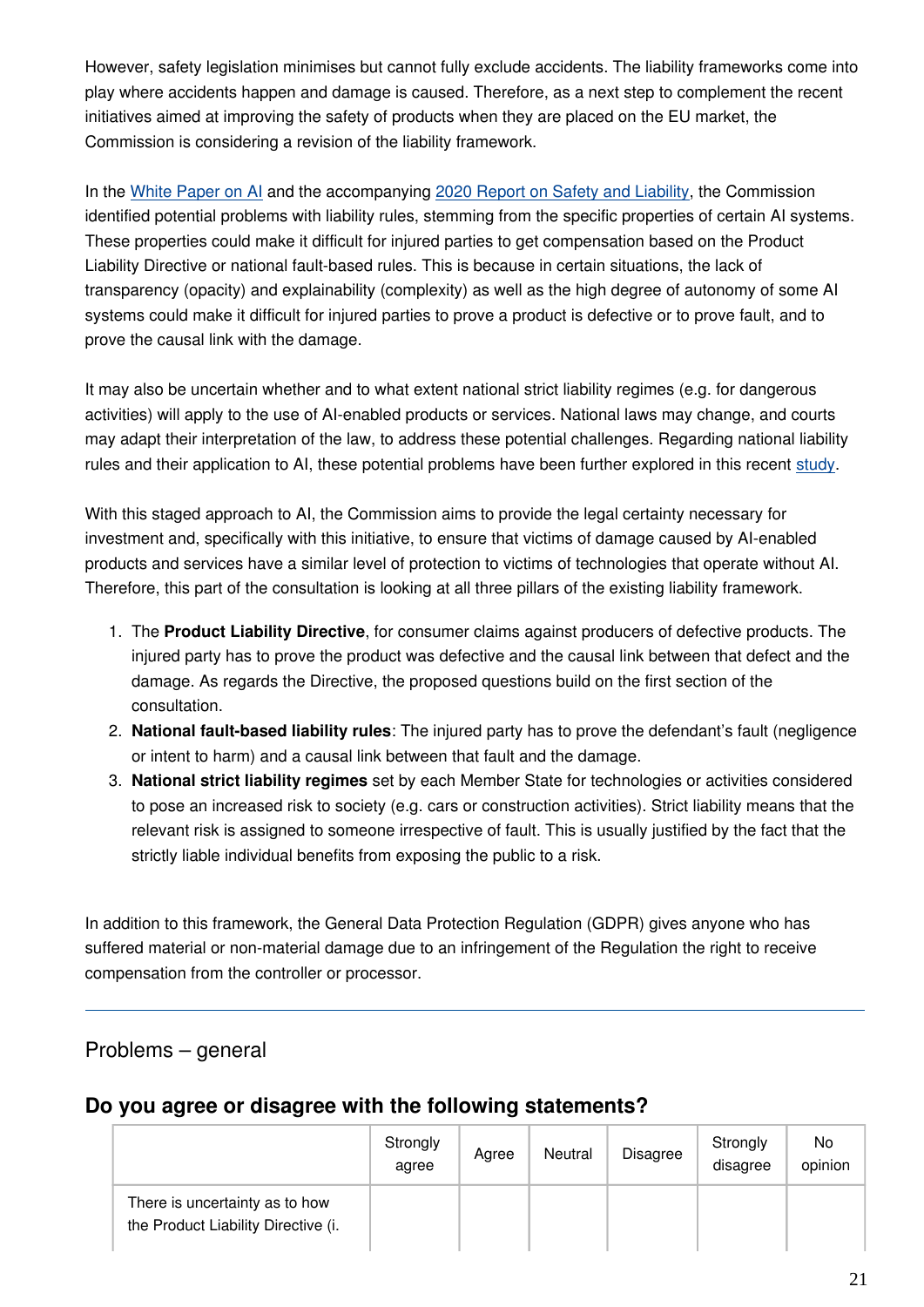| e. liability for defective products)<br>applies to damage caused by Al                                                                                                                                                                              |           |   |   |   |  |
|-----------------------------------------------------------------------------------------------------------------------------------------------------------------------------------------------------------------------------------------------------|-----------|---|---|---|--|
| There is uncertainty as to<br>whether and how liability rules<br>under national law apply to<br>damage caused by Al                                                                                                                                 | $\bullet$ |   |   | ⋒ |  |
| When AI operates with a high<br>degree of autonomy, it could be<br>difficult to link the damage it<br>caused to the actions or<br>omissions of a human actor                                                                                        | $\bullet$ |   |   |   |  |
| In the case of AI that lacks<br>transparency (opacity) and<br>explainability (complexity), it<br>could be difficult for injured<br>parties to prove that the<br>conditions of liability (such as<br>fault, a defect, or causation) are<br>fulfilled | ۰         | ⋒ | ∩ | ⋒ |  |
| Because of Al's specific<br>characteristics, victims of<br>damage caused by AI may in<br>certain cases be less protected<br>than victims of damage that didn'<br>t involve Al                                                                       |           |   |   | ⋒ |  |
| It is uncertain how national<br>courts will address possible<br>difficulties of proof and liability<br>gaps in relation to Al                                                                                                                       |           |   |   |   |  |

### **Please elaborate on your answers or specify other grounds of legal uncertainty regarding liability for damage caused by AI:**

*2000 character(s) maximum*

### **Do you agree or disagree with the following statements?**

|                                                                                                         | Strongly<br>agree | Agree | Neutral | <b>Disagree</b> | Strongly<br>disagree | No.<br>opinion |
|---------------------------------------------------------------------------------------------------------|-------------------|-------|---------|-----------------|----------------------|----------------|
| The lack of adaptation of the<br>current liability framework to Al<br>may negatively affect trust in AI | ۱                 |       |         |                 | C                    | C              |
| The lack of adaptation of the<br>current liability framework to Al<br>may negatively affect the uptake  | ۱                 | €     |         |                 | €                    | €              |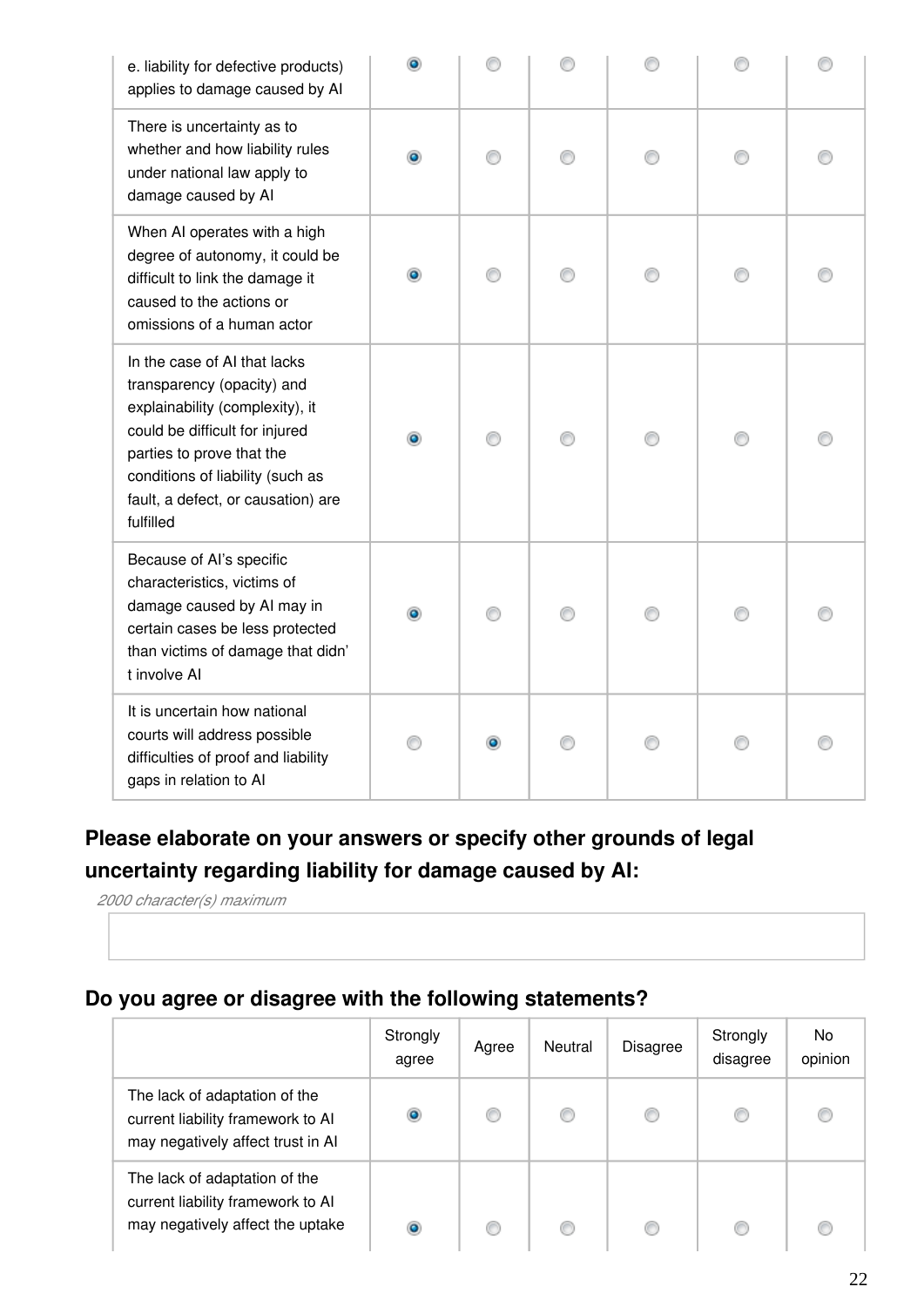| of AI-enabled products and |  |  |  |
|----------------------------|--|--|--|
| services                   |  |  |  |

**Please elaborate on your answers.** You may reflect in particular on the recently proposed AI Act and on the complementary roles played by liability rules and the other safety-related strands of the Commission's AI policy in ensuring trust in AI and promoting the uptake of AI-enabled products and services:

*2000 character(s) maximum*

There is a need to address human oversight, human control over a medical device with an AI system and instructions for use.

**If the current liability framework is not adapted, to what extent do you expect the following problems to occur in relation to the production, distribution or use of AI-enabled products or services, now or in the foreseeable future?** This question is primarily aimed at businesses and business associations.

|                                                                                                                                                 | To a<br>very<br>large<br>extent | To a<br>large<br>extent | To a<br>moderate<br>extent | To a<br>small<br>extent | Not<br>at all | Don't<br>know<br>/no<br>answer |
|-------------------------------------------------------------------------------------------------------------------------------------------------|---------------------------------|-------------------------|----------------------------|-------------------------|---------------|--------------------------------|
| Companies will face additional<br>costs (e.g. legal information<br>costs, increased insurance<br>costs)                                         |                                 |                         | $\bullet$                  |                         |               |                                |
| Companies may defer or<br>abandon certain investments in<br>Al technologies                                                                     |                                 |                         | $\bullet$                  |                         |               |                                |
| Companies may refrain from<br>using AI when automating<br>certain processes                                                                     |                                 |                         | ۰                          |                         |               |                                |
| Companies may limit their<br>cross-border activities related<br>to the production, distribution<br>or use of AI-enabled products<br>or services | ∩                               |                         | $\bullet$                  | ∩                       | ∩             |                                |
| Higher prices of AI-enabled<br>products and services                                                                                            | ⊙                               | ∩                       | ∩                          | ۰                       | ∩             | €                              |
| Insurers will increase risk-<br>premiums due to a lack of<br>predictability of liability<br>exposures                                           | ۰                               |                         |                            |                         |               |                                |
|                                                                                                                                                 |                                 |                         |                            |                         |               |                                |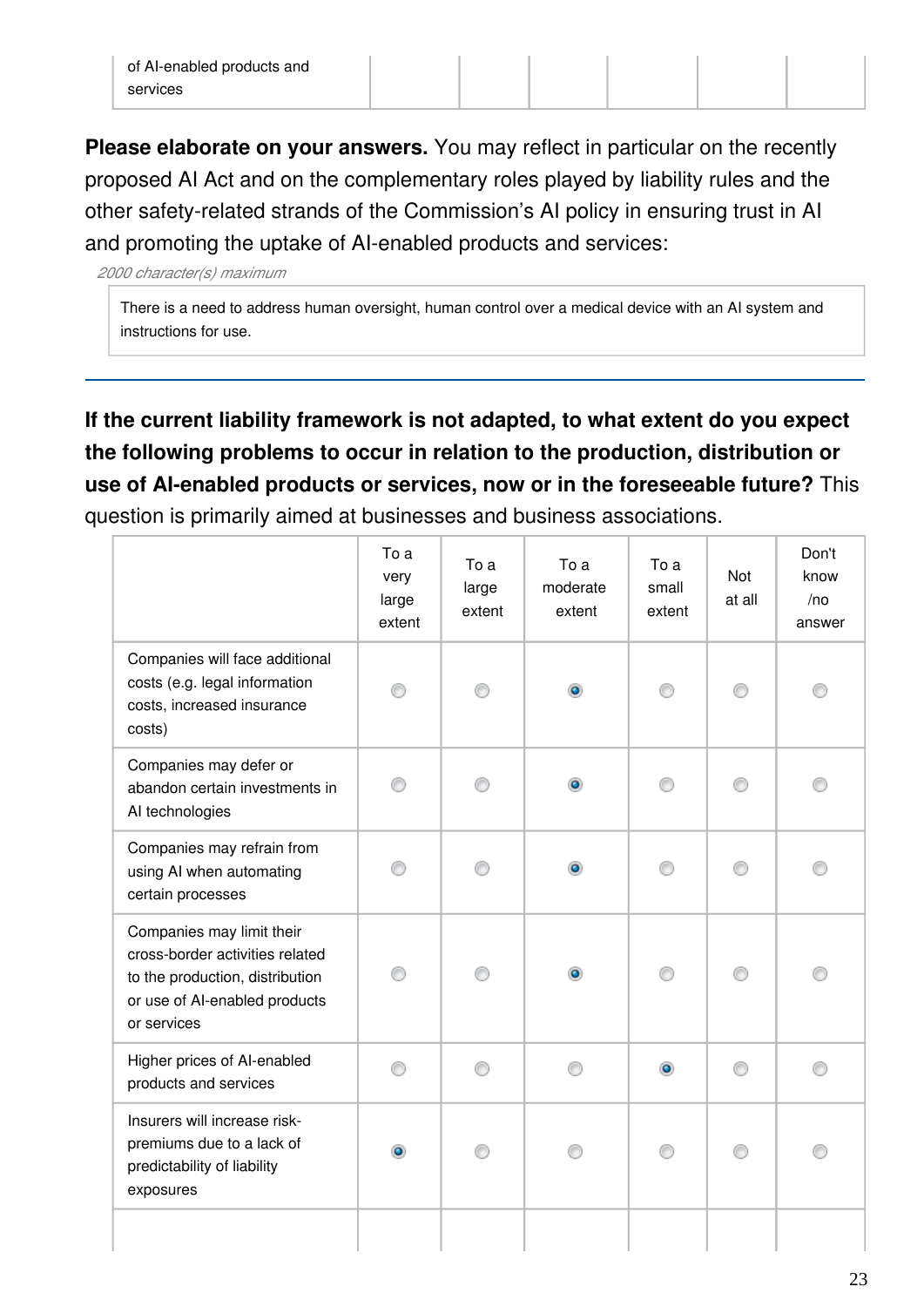| It will not be possible to insure<br>some products/services                     |  |  |  |
|---------------------------------------------------------------------------------|--|--|--|
| Negative impact on the roll-out<br>of AI technologies in the<br>internal market |  |  |  |

**Please elaborate on your answers**, in particular on whether your assessment is different for AI-enabled products than for AI-enabled services

*2000 character(s) maximum*

In healthcare, companies have an interest to provide secure and user-friendly systems to attract more buyers. If there is no harmonisation, it is certain that some Member States will adapt their liability regimes to ensure the same level of protection between products or services with AI and without AI.

With the growing number of AI-enabled products and services on the market, Member States may adapt their respective liability regimes to the specific challenges of AI, which could lead to increasing differences between national liability rules. The Product Liability Directive could also be interpreted in different ways by national courts for damage caused by AI.

**If Member States adapt liability rules for AI in a divergent way, or national courts follow diverging interpretations of existing liability rules, to what extent do you expect this to cause the following problems in the EU?** This question is primarily aimed at businesses and business associations.

|                                                                                                                                                                               | To a<br>very<br>large<br>extent | To a<br>large<br>extent | To a<br>moderate<br>extent | To a<br>small<br>extent | Not<br>at<br>all | Don't<br>know<br>/no<br>answer |
|-------------------------------------------------------------------------------------------------------------------------------------------------------------------------------|---------------------------------|-------------------------|----------------------------|-------------------------|------------------|--------------------------------|
| Additional costs for companies (e.g.<br>legal information costs, increased<br>insurance costs) when producing,<br>distributing or using AI-equipped<br>products or services   |                                 | $\bullet$               |                            | ⋒                       | ⋒                |                                |
| Need for technological adaptations<br>when providing Al-based cross-border<br>services                                                                                        |                                 |                         |                            |                         |                  |                                |
| Need to adapt AI technologies,<br>distribution models (e.g. sale versus<br>service provision) and cost management<br>models in light of diverging national<br>liability rules |                                 |                         |                            | ⋒                       |                  |                                |
|                                                                                                                                                                               |                                 |                         |                            |                         |                  |                                |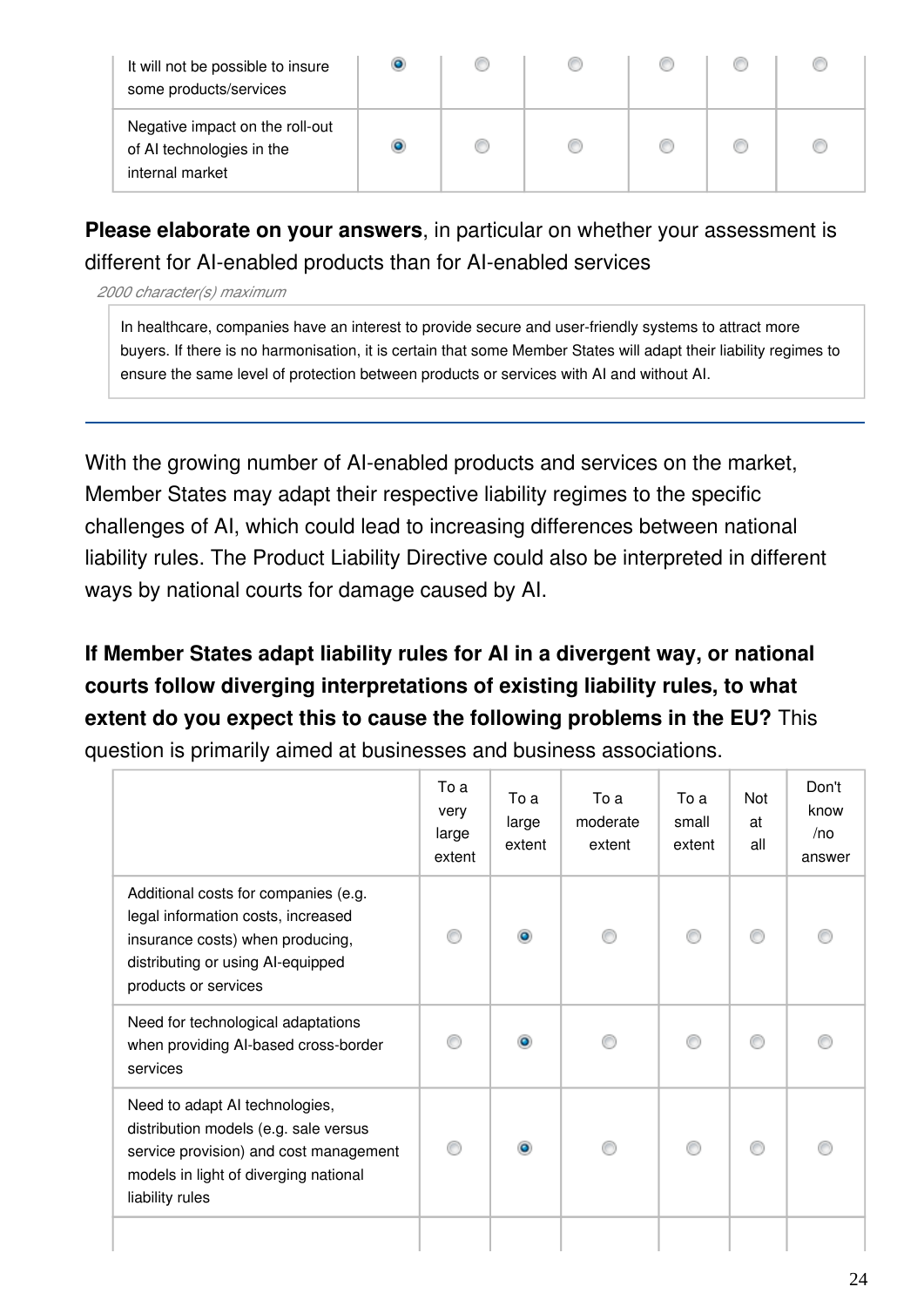| Companies may limit their cross-border<br>activities related to the production,<br>distribution or use of AI-enabled<br>products or services |           | $\bullet$ |  |  |
|----------------------------------------------------------------------------------------------------------------------------------------------|-----------|-----------|--|--|
| Higher prices of AI-enabled products<br>and services                                                                                         |           | ۰         |  |  |
| Insurers will increase premiums due to<br>more divergent liability exposures                                                                 | $\bullet$ |           |  |  |
| Negative impact on the roll-out of AI<br>technologies                                                                                        | ۰         |           |  |  |

**Please elaborate on your answers**, in particular on whether your assessment is different for AI-enabled products than for AI-enabled services, as well as on other impacts of possible legal fragmentation

*2000 character(s) maximum*

#### Policy options

Due to their specific characteristics, in particular their lack of transparency and explainability ('black box effect') and their high degree of autonomy, certain types of AI systems could challenge existing liability rules.

The Commission is considering the policy measures, described in the following questions, to ensure that victims of damage caused by these specific types of AI systems are not left with less protection than victims of damage caused by technologies that operate without AI. Such measures would be based on existing approaches in national liability regimes (e.g. alleviating the burden of proof for the injured party or strict liability for the producer). They would also complement the Commission's other policy initiatives to ensure the safety of AI, such as the recently proposed AI Act, and provide a safety net in the event that an AI system causes damage.

Please note that the approaches to adapting the liability framework presented below relate only to civil liability, not to state or criminal liability. The proposed approaches focus on measures to ease the victim's burden of proof (see next question) as well as a possible targeted harmonisation of strict liability and insurance solutions (subsequent questions). They aim to help the victim recover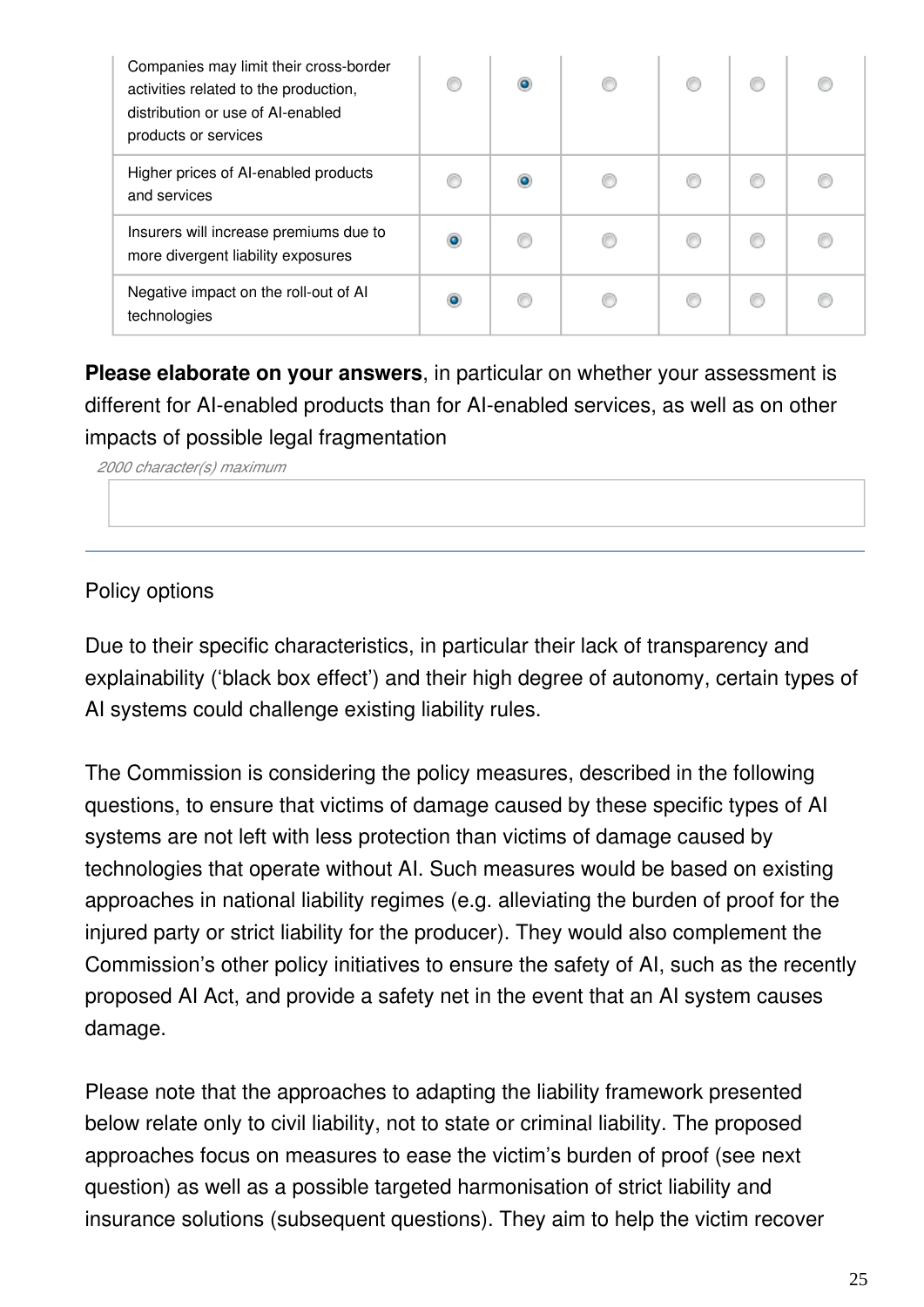damage more easily.

### **Do you agree or disagree with the following approaches regarding the**

**burden of proof?** The answer options are not mutually exclusive. Regarding the Product Liability Directive, the following approaches build on the general options in the first part of this questionnaire.

|                                                                                                                                                                                                                                                                                                                                                               | Strongly<br>agree | Agree | Neutral | <b>Disagree</b> | Strongly<br>disagree | No<br>opinion |
|---------------------------------------------------------------------------------------------------------------------------------------------------------------------------------------------------------------------------------------------------------------------------------------------------------------------------------------------------------------|-------------------|-------|---------|-----------------|----------------------|---------------|
| The defendant (e.g. producer,<br>user, service provider, operator)<br>should be obliged to disclose<br>necessary technical information<br>(e.g. log data) to the injured party<br>to enable the latter to prove the<br>conditions of the claim                                                                                                                |                   |       |         |                 | O                    |               |
| If the defendant refuses to<br>disclose the information referred<br>to in the previous answer option,<br>courts should infer that the<br>conditions to be proven by that<br>information are fulfilled                                                                                                                                                         |                   |       |         |                 | O                    |               |
| Specifically for claims under the<br>Product Liability Directive: if an<br>Al-enabled product clearly<br>malfunctioned (e.g. driverless<br>vehicle swerving off the road<br>despite no obstacles), courts<br>should infer that it was defective<br>and caused the damage                                                                                      | $\bullet$         |       |         |                 |                      |               |
| If the provider of an AI system<br>failed to comply with their safety<br>or other legal obligations to<br>prevent harm (e.g. those<br>proposed under the proposed AI<br>Act), courts should infer that the<br>damage was caused due to that<br>person's fault or that, for claims<br>under the Product Liability<br>Directive, the AI system was<br>defective |                   |       |         |                 |                      |               |
| If the user of an AI system failed<br>to comply with their safety or<br>other legal obligations to prevent<br>harm (e.g. those proposed under                                                                                                                                                                                                                 |                   |       |         |                 |                      |               |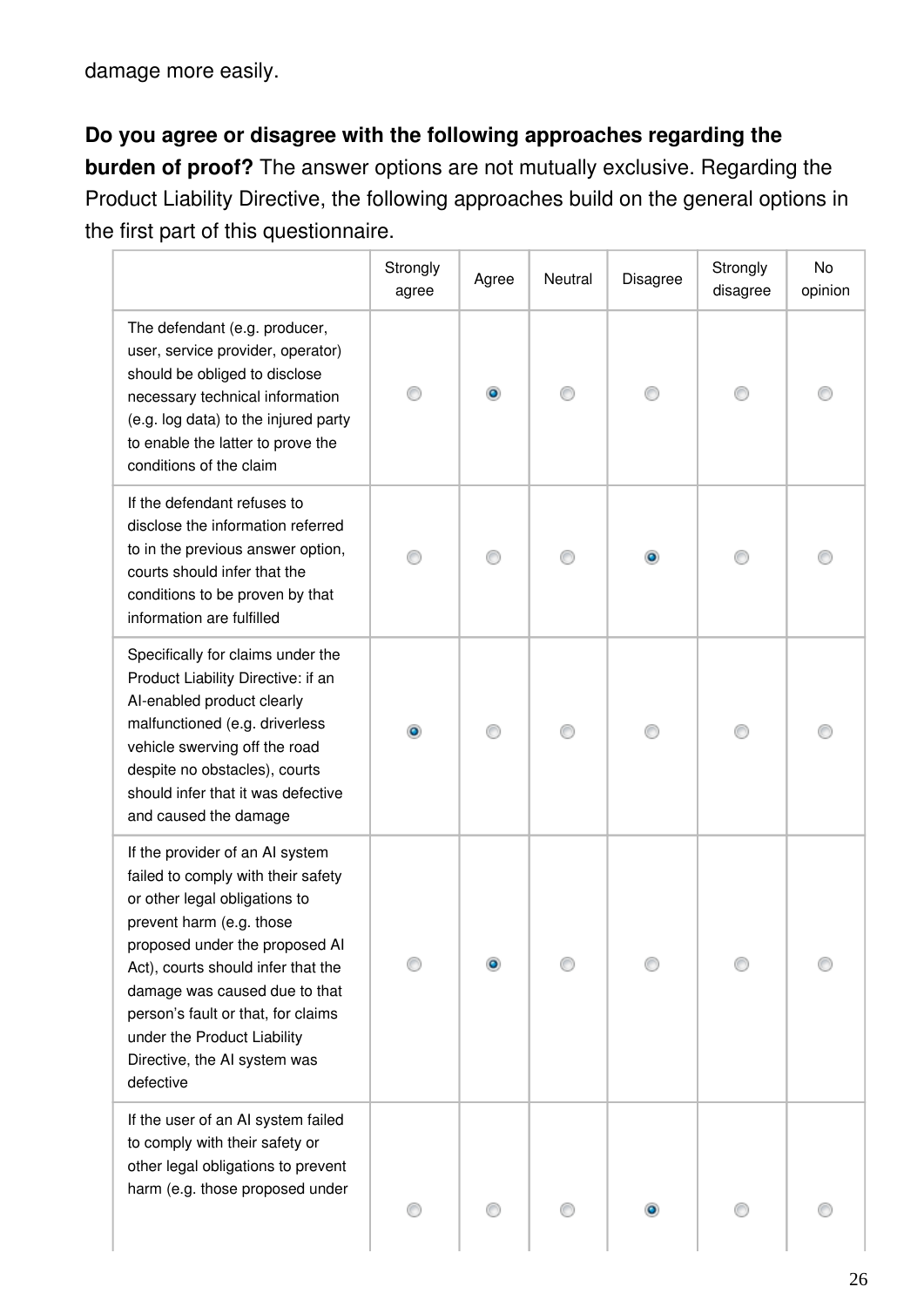| the proposed AI Act), courts<br>should infer that the damage was<br>caused by that person's fault                                                                                                                                                                                                                                          |  |  |  |
|--------------------------------------------------------------------------------------------------------------------------------------------------------------------------------------------------------------------------------------------------------------------------------------------------------------------------------------------|--|--|--|
| If, in a given case, it is necessary<br>to establish how a complex and<br>/or opaque AI system (i.e. an AI<br>system with limited transparency<br>and explainability) operates in<br>order to substantiate a claim, the<br>burden of proof should be shifted<br>from the victim to the defendant<br>in that respect                        |  |  |  |
| Specifically for claims under the<br>Product Liability Directive: if a<br>product integrating an AI system<br>that continuously learns and<br>adapts while in operation causes<br>damage, the producer should be<br>liable irrespective of<br>defectiveness; the victim should<br>have to prove only that the<br>product caused the damage |  |  |  |
| Certain types of opaque or highly<br>autonomous AI systems should<br>be defined for which the burden<br>of proof regarding fault and<br>causation should always be on<br>the person responsible for that AI<br>system (reversal of burden of<br>proof)                                                                                     |  |  |  |
| EU action to ease the victim's<br>burden of proof is not necessary<br>or justified                                                                                                                                                                                                                                                         |  |  |  |

### **Please elaborate on your answers and describe any other measures you may find appropriate:**

*2000 character(s) maximum*

If the defendant involves different parties, from provider to user, as the victim cannot know a priori who is to blame, a user (the doctor) that has not developed the AI by conception, is not in a position to prove that the product was not defective. The doctor can only prove what is within the remit of his/her actions, that is that he /she followed the instructions for use and guidelines from the manufacturer in relation to AI, that patient's consent has been collected after being sufficiently informed and that he/she adheres to the standards of due care. (medical standard at the time of the treatment).

A straightforward system should be implemented so that proof can be retrieved easily for court purposes. In a hospital setting, the employer must be the entity responsible in case of AI product or services liability not the doctor (direct user) who sees 20-30 patients per day carrying out medical examinations and treatment. Otherwise the exponential litigation impact on doctor's daily lives would be impractical. This would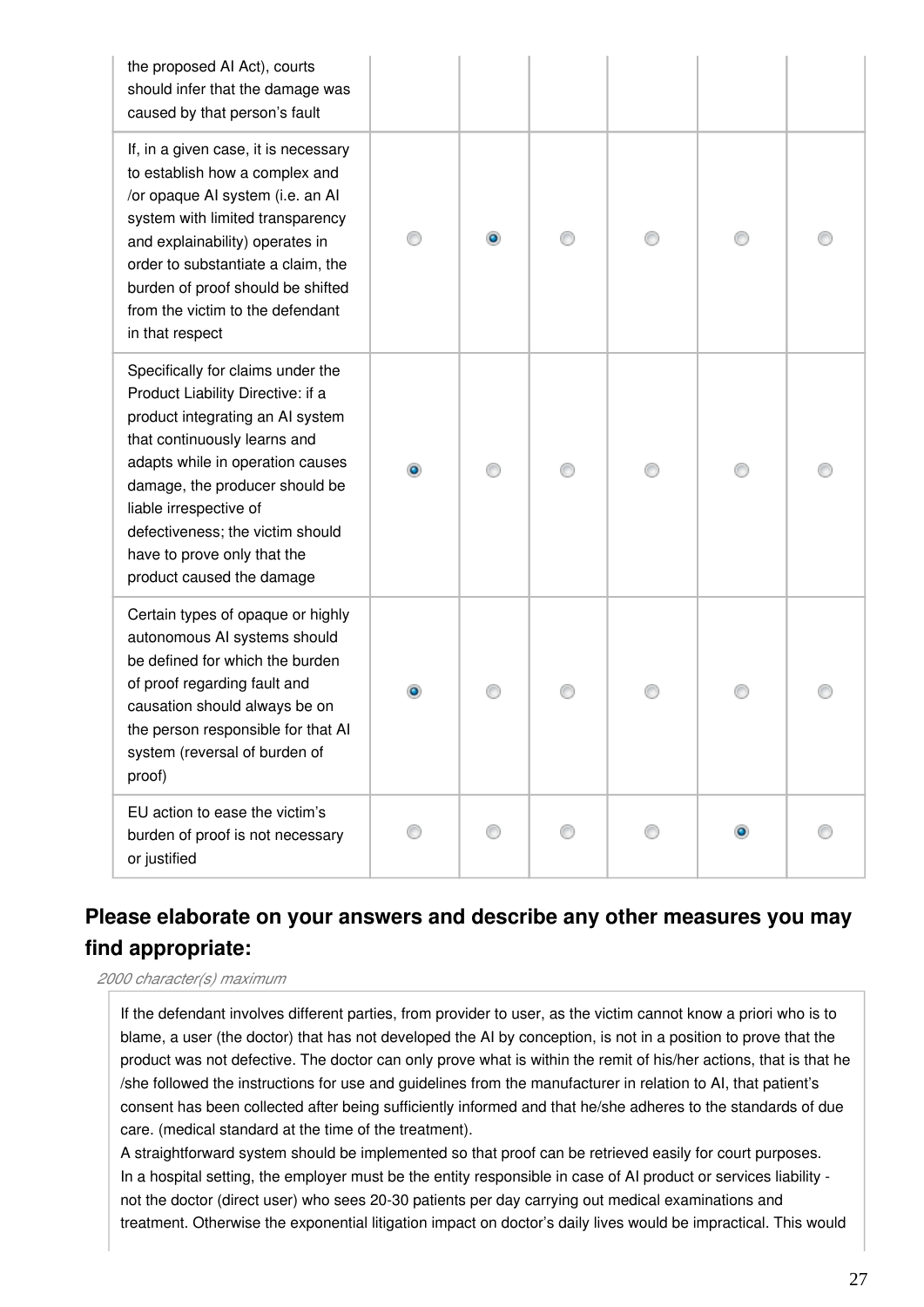also have a negative impact on the image of medicine and on the relationship of trust between a doctor and a patient, as well as restrict the conditions of practice of the profession.

Separately from the strict liability of producers under the Product Liability Directive, national laws provide for a wide range of different strict liability schemes for the owner/user/operator. Strict liability means that a certain risk of damage is assigned to a person irrespective of fault.

A possible policy option at EU level could be to harmonise strict liability (full or minimum), separately from the Product Liability Directive, for damage caused by the operation of certain AI-enabled products or the provision of certain AI-enabled services. This could notably be considered in cases where the use of AI (e.g. in autonomous vehicles and autonomous drones) exposes the public to the risk of damage to important values like life, health and property. Where strict liability rules already exist in a Member State, e.g. for cars, the EU harmonisation would not lead to an additional strict liability regime.

### **Do you agree or disagree with the following approaches regarding liability for operating AI-enabled products and providing AI-enabled services creating a serious injury risk (e.g. life, health, property) for the public?**

|                                                                                                                                                                                                                                                                       | Strongly<br>agree | Agree     | Neutral | <b>Disagree</b> | Strongly<br>disagree | No<br>opinion |
|-----------------------------------------------------------------------------------------------------------------------------------------------------------------------------------------------------------------------------------------------------------------------|-------------------|-----------|---------|-----------------|----------------------|---------------|
| Full harmonisation of strict<br>liability for operating AI-enabled<br>products and providing AI-<br>enabled services, limited to<br>cases where these activities<br>pose serious injury risks to the<br>public                                                        | $\bullet$         |           |         |                 |                      |               |
| Harmonisation of strict liability for<br>the cases mentioned in the<br>previous option, but allowing<br>Member States to maintain<br>broader and/or more far-reaching<br>national strict liability schemes<br>applicable to other AI-enabled<br>products and services |                   | $\bullet$ |         |                 |                      |               |
| Strict liability for operating Al-<br>enabled products and providing<br>of AI-enabled services should<br>not be harmonised at EU level                                                                                                                                |                   |           |         |                 | ۰                    |               |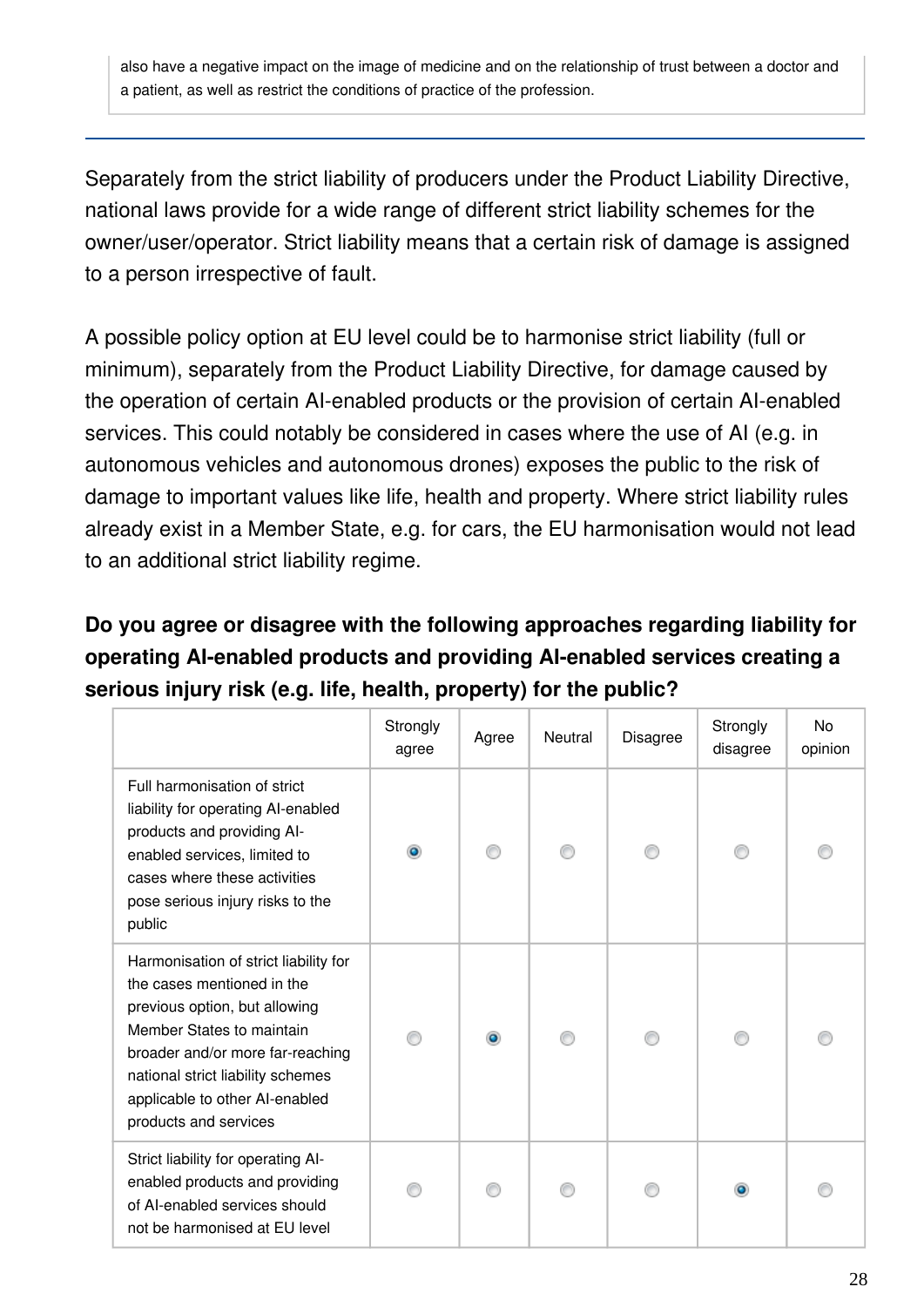**Please elaborate on your answer, describe any other approaches regarding strict liability you may find appropriate and/or indicate to which specific AIenabled products and services strict liability should apply:**

*2000 character(s) maximum*

The availability, uptake and economic effects of insurance policies covering liability for damage are important factors in assessing the impacts of the measures described in the previous questions. Therefore, this question explores the role of (voluntary or mandatory) insurance solutions in general terms.

The subsequent questions concern possible EU policy measures regarding insurance. **To what extent do you agree with the following statements?**

|                                                                                                                                                                                                                                                                     | Strongly<br>agree | Agree | Neutral | <b>Disagree</b> | Strongly<br>disagree | No<br>opinion |
|---------------------------------------------------------------------------------------------------------------------------------------------------------------------------------------------------------------------------------------------------------------------|-------------------|-------|---------|-----------------|----------------------|---------------|
| Parties subject to possible<br>harmonised strict liability rules as<br>described in the previous<br>question would likely be covered<br>by (voluntary or mandatory)<br>insurance                                                                                    | $\bullet$         |       |         |                 |                      |               |
| In cases where possible<br>facilitations of the burden of<br>proof would apply (as described<br>in the question on approaches to<br>burden of proof), the potentially<br>liable party would likely be<br>covered by (voluntary or<br>mandatory) liability insurance | $\bullet$         |       |         |                 |                      |               |
| Insurance solutions (be they<br>voluntary or mandatory) could<br>limit the costs of potential<br>damage for the liable person to<br>the insurance premium                                                                                                           |                   |       |         |                 |                      |               |
| Insurance solutions (be they<br>voluntary or mandatory) could<br>ensure that the injured person<br>receives compensation                                                                                                                                            |                   |       |         |                 |                      |               |

#### **Please elaborate on your answers:**

*2000 character(s) maximum*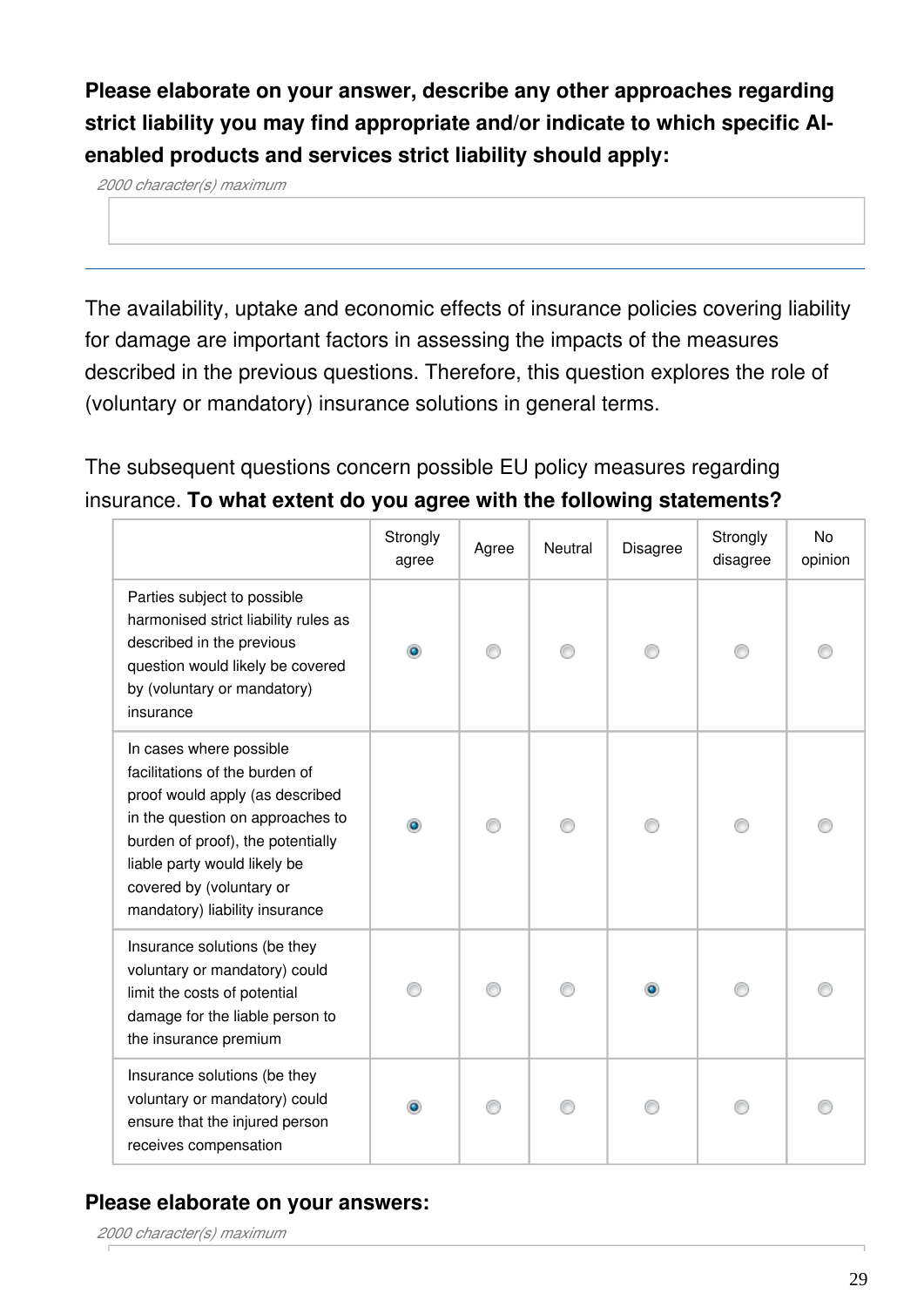Under many national strict liability schemes, the person liable is required by law to take out insurance. A similar solution could be chosen at EU level for damage caused by certain types of AI systems that pose serious injury risks (e.g. life, health, property) to the public.

Possible EU rules would ensure that existing insurance requirements are not duplicated: if the operation of a certain product, such as motor vehicles or drones, is already subject to mandatory insurance coverage, using AI in such a product or service would not entail additional insurance requirements.

### **Do you agree or disagree with the following approach on insurance for the use of AI systems that poses a serious risk of injury to the public?**

|                                                                                                                                                                                                                                                     | Strongly<br>agree | Agree | Neutral | <b>Disagree</b> | Strongly<br>disagree | No.<br>opinion |
|-----------------------------------------------------------------------------------------------------------------------------------------------------------------------------------------------------------------------------------------------------|-------------------|-------|---------|-----------------|----------------------|----------------|
| A harmonised insurance<br>obligation should be laid down at<br>EU level, where it does not exist<br>yet, for using AI products and<br>providing Al-based services that<br>pose a serious injury risk (e.g.<br>life, health, property) to the public | ۰                 | €     |         | €               | C                    | C              |

In reply to the previous question you agreed with the harmonisation of mandatory insurance coverage for using certain AI products and providing of certain AI-based services. **Regarding your reasons for this opinion, to what extent do you agree or disagree with the following statements?**

|                                                                                                                                                                                                                                 | To a<br>very<br>large<br>extent | To a<br>large<br>extent | To a<br>moderate<br>extent | To a<br>small<br>extent | Not<br>at<br>all | Don't<br>know<br>/no<br>answer |
|---------------------------------------------------------------------------------------------------------------------------------------------------------------------------------------------------------------------------------|---------------------------------|-------------------------|----------------------------|-------------------------|------------------|--------------------------------|
| Mandatory insurance coverage ensures<br>that the injured party receives due<br>compensation                                                                                                                                     | $\bullet$                       |                         |                            |                         |                  |                                |
| Mandatory insurance makes potential<br>liability costs more predictable by<br>limiting them to the insurance premiums,<br>which facilitates business planning and<br>lowers market entry barriers, especially<br>across borders | $\bullet$                       |                         |                            | ⋒                       |                  |                                |
|                                                                                                                                                                                                                                 |                                 |                         |                            |                         |                  |                                |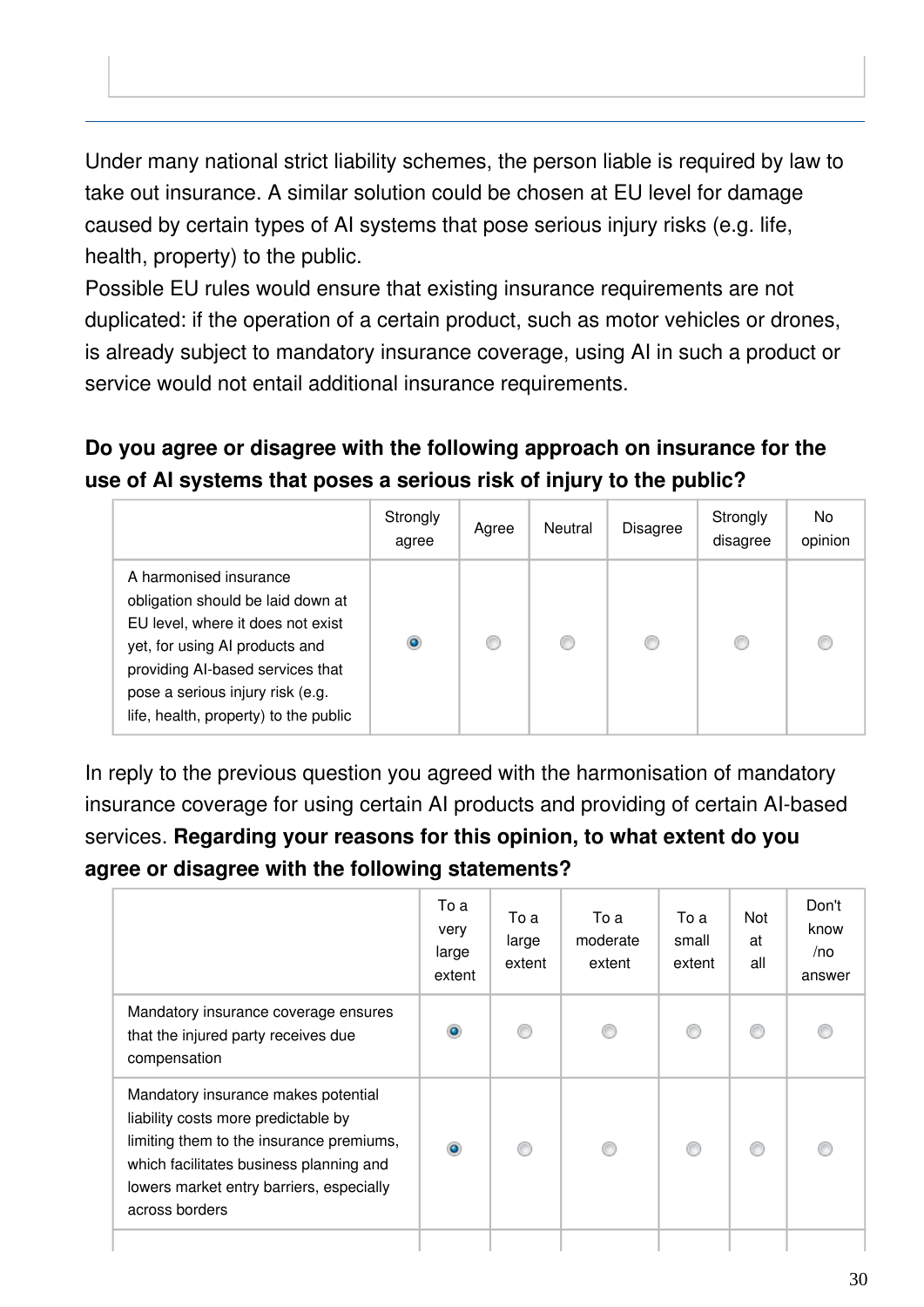| Mandatory insurance coverage                |  |  |  |
|---------------------------------------------|--|--|--|
| ultimately spreads the liability costs over |  |  |  |
| everyone taking out insurance, avoiding     |  |  |  |
| very high and burdensome one-off costs      |  |  |  |
| for the liable party                        |  |  |  |
|                                             |  |  |  |

#### **Please specify any other reason:**

*500 character(s) maximum*

Insurance should include mandatory "tail" cover.

## **Taking into account the description of various options presented in the previous questions, please rank the following options from 1 (like best) to 8 (like least)**

|                                                                                                                                                                                                                                                                                                                          | 1              | $\overline{2}$ | 3         | 4 | 5 | 6 | 7 | 8 |
|--------------------------------------------------------------------------------------------------------------------------------------------------------------------------------------------------------------------------------------------------------------------------------------------------------------------------|----------------|----------------|-----------|---|---|---|---|---|
| Option 1: (Aside from measures to ease the<br>burden of proof considered in Section I) Amending<br>the Product Liability Directive to ease the burden<br>on victims when proving an AI-enabled product<br>was defective and caused the damage                                                                            | ⊙              | €              |           | ⊙ | ∩ |   | ۰ |   |
| Option 2: Targeted harmonisation of national rules<br>on proof, e.g. by reversing the burden of proof<br>under certain conditions, to ensure that it is not<br>excessively difficult for victims to prove, as<br>appropriate, fault and/or causation for damage<br>caused by certain AI-enabled products and<br>services |                |                |           | ۰ |   |   |   |   |
| Option 3: Harmonisation of liability irrespective of<br>fault ('strict liability') for operators of Al<br>technologies that pose a serious injury risk (e.g.<br>life, health, property) to the public                                                                                                                    |                |                |           |   |   |   |   |   |
| Option 4: option 3 + mandatory liability insurance<br>for operators subject to strict liability                                                                                                                                                                                                                          | ⊙              |                |           | ⊙ | ۰ |   | ⊙ |   |
| Option 5: option 1 + option 2                                                                                                                                                                                                                                                                                            | 0              | 0              | $\bullet$ | 0 | 0 | 0 | 0 |   |
| Option 6: option $1 +$ option $2 +$ option 3                                                                                                                                                                                                                                                                             | ⊙              | $\bullet$      | 0         | 0 | 0 | 0 | 0 |   |
| Option 7: option $1 +$ option $2 +$ option 4                                                                                                                                                                                                                                                                             | $\circledcirc$ | 0              | ⊙         | 0 | 0 | ⊙ | 0 | ⊙ |
| Option 8: No EU action. Outside the existing scope<br>of the Product Liability Directive, each Member<br>State would be free to adapt liability rules for AI if<br>and as they see fit                                                                                                                                   | ⊙              | ⋒              |           | ⊙ | ⋒ |   | ⊙ |   |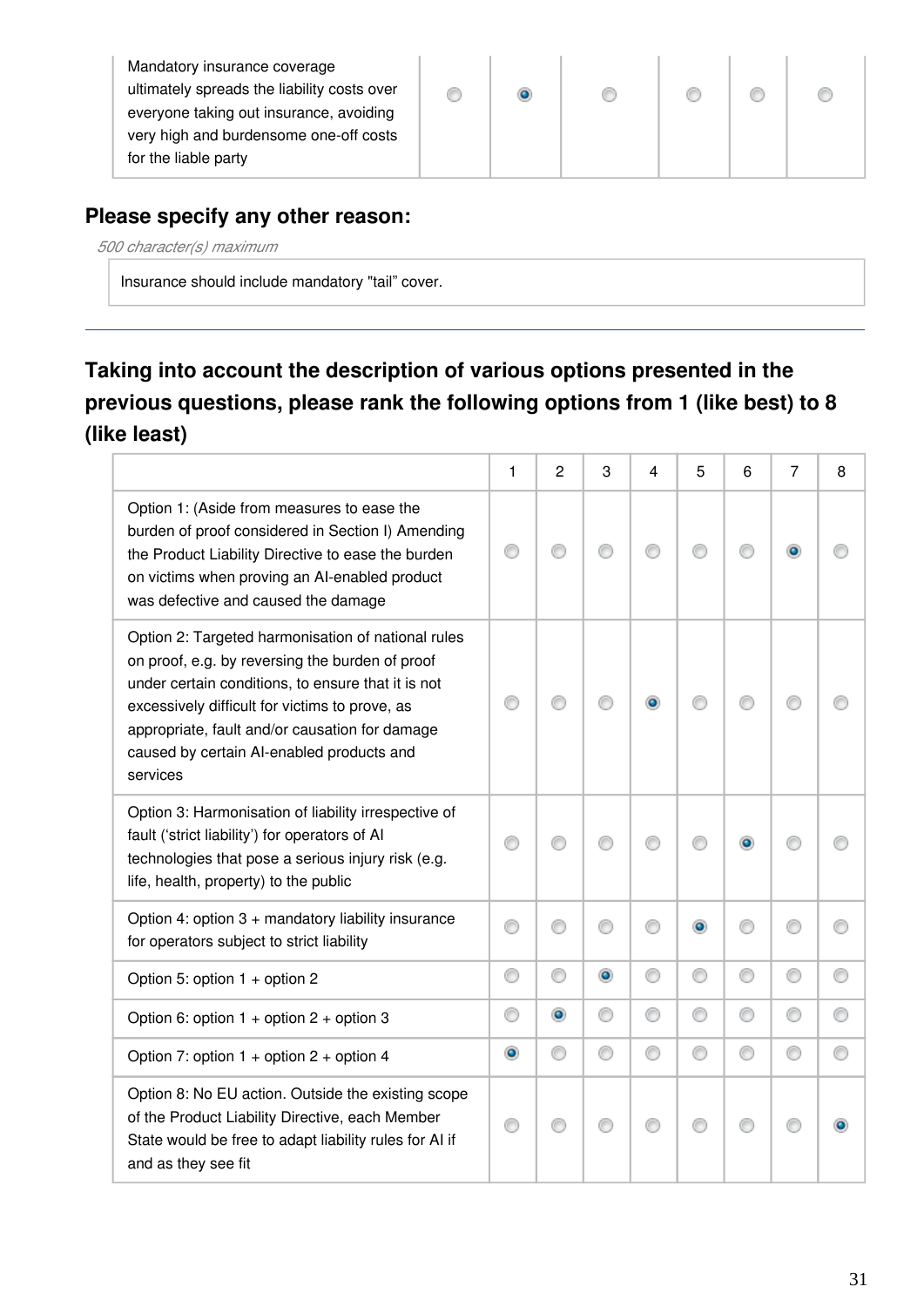**Please elaborate on your answers**, also taking into account the interplay with the other strands of the Commission's AI policy (in particular the proposed AI Act). Please also describe any other measures you may find appropriate:

*2000 character(s) maximum*

Strict liability rules should be used for high-risk AI (align with the AI Act concepts) or for products under Class II medical device (align with the Medical Devices Regulation).

#### Impacts of preferred policy option

### **To what extent do you expect the option you 'like best' to have the following impacts compared to no EU action?**

|                                                                                                          | To a<br>very<br>large<br>extent | To a<br>large<br>extent | To a<br>moderate<br>extent | To a<br>small<br>extent | Not<br>at<br>all | Don't<br>know<br>/no<br>answer |
|----------------------------------------------------------------------------------------------------------|---------------------------------|-------------------------|----------------------------|-------------------------|------------------|--------------------------------|
| Victims would be equally well<br>protected when AI causes damage as<br>in cases where AI is not involved | $\bullet$                       | €                       |                            | ∩                       | ⋒                | e                              |
| Positive impact on trust in Al-enabled<br>products and services                                          | $\bullet$                       | ⋒                       |                            |                         | ⋒                |                                |
| Increased legal certainty regarding<br>liability for Al                                                  | $\bullet$                       | ⋒                       |                            |                         | ⋒                |                                |
| Increased uptake of AI-driven products<br>and services                                                   | ۰                               |                         |                            | ⋒                       | €                |                                |

#### **Please elaborate on your answer and specify any other impacts you would**

#### **expect:**

*1000 character(s) maximum*

Only by offering the complete spectrum of protection, can victims feel trust in the systems and users (doctors) too.

**To what extent do you expect the option you 'like best' to have the following further impacts compared to no EU action?** This question is primarily aimed at businesses and business associations.

|                                 | To a<br>very<br>large<br>extent | To a<br>large<br>extent | To a<br>moderate<br>extent | To a<br>small<br>extent | Not<br>at<br>all | Don't<br>know<br>/no<br>answer |
|---------------------------------|---------------------------------|-------------------------|----------------------------|-------------------------|------------------|--------------------------------|
| Reduced legal information costs |                                 |                         | $\circledcirc$             |                         |                  |                                |
|                                 |                                 |                         |                            |                         |                  |                                |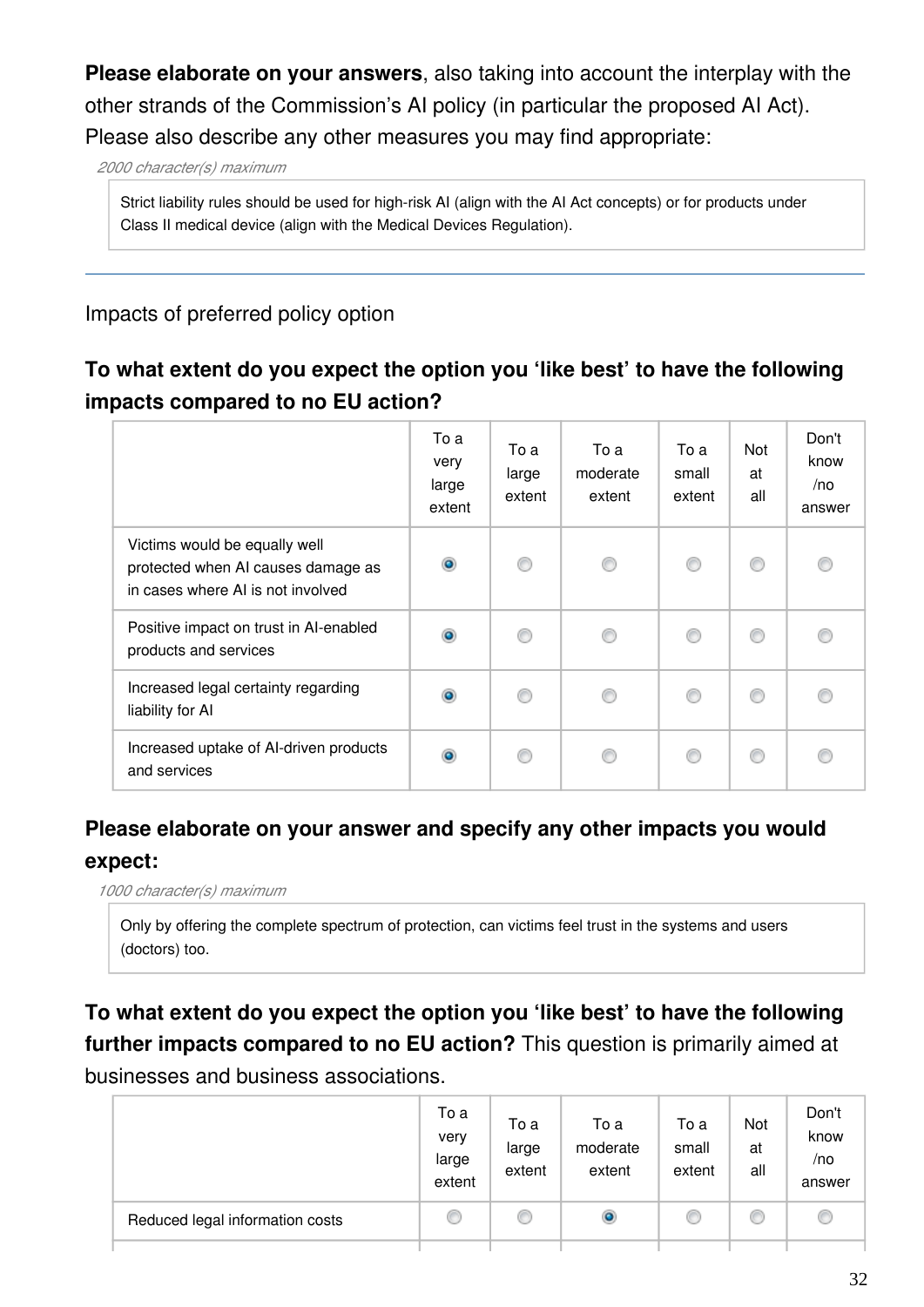| Reduced insurance costs                                                                                                                                                                       |   |           |   |   |  |
|-----------------------------------------------------------------------------------------------------------------------------------------------------------------------------------------------|---|-----------|---|---|--|
| Economies of scale due to a reduced<br>need for technological adaptations when<br>providing Al-based products or services<br>cross-border                                                     | ∩ |           |   | ⋒ |  |
| Cost savings due to a reduced need to<br>adapt business models in light of<br>diverging national liability rules                                                                              |   |           |   |   |  |
| Companies may choose to bring forward<br>or pursue certain cross-border business<br>activities involving AI technologies that<br>they would otherwise have reduced,<br>deferred or abandoned  |   |           |   |   |  |
| Companies may extend across borders<br>certain business activities involving AI<br>that they would otherwise have limited to<br>a single Member State or a smaller<br>number of Member States | ⊙ |           |   |   |  |
| Positive impact on the development, roll-<br>out and uptake of AI technologies in the<br>internal market                                                                                      | ⊙ |           |   |   |  |
| Higher costs due to increased insurance<br>premiums and compensation claims                                                                                                                   | ∩ | ⋒         | ∩ | ∩ |  |
| Companies will pass on to consumers<br>/customers cost increases linked to<br>liability                                                                                                       | ∩ | $\bullet$ |   | ⋒ |  |
| Negative impact on the development,<br>roll-out and uptake of AI technologies in<br>the internal market                                                                                       | ∩ |           | ⋒ |   |  |

# **Please elaborate on your answer and specify any other impacts you would**

#### **expect:**

*1000 character(s) maximum*

Types of compensable harm and admissibility of contractual liability waivers

Aside from bodily injury or damage to physical objects, the use of technology can cause other types of damage, such as immaterial harm (e.g. pain and suffering). This is true not only for AI but also for other potential sources of harm. Coverage for such damage differs widely in Member States.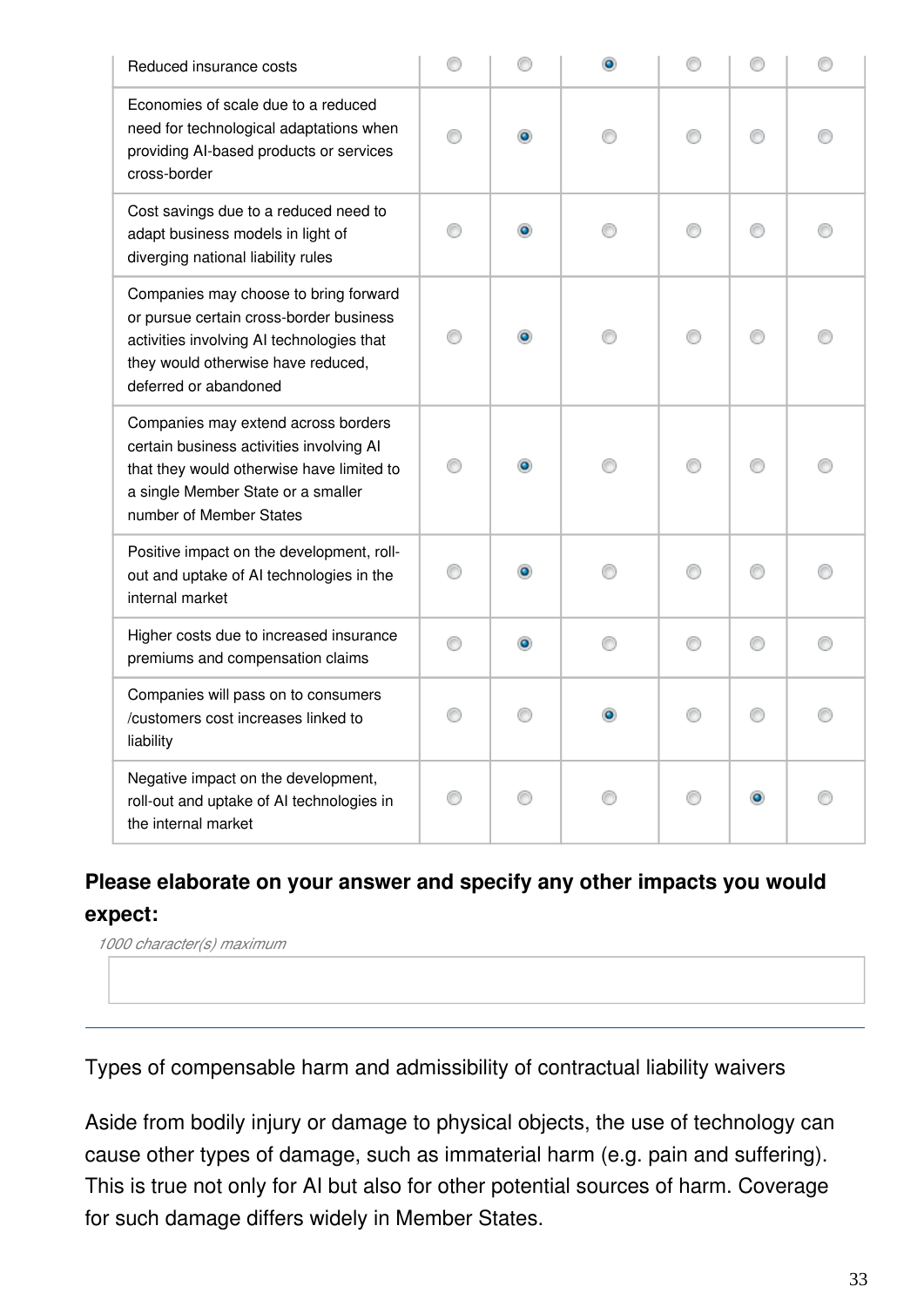**Do you agree or disagree with harmonising compensation for the following types of harm (aside from bodily injury and property damage), specifically for cases where using AI leads to harm?** Please note that this question does not concern the Product Liability Directive – a question on the types of harm for which consumers can claim compensation under this Directive can be found in Section I. The answer options are not mutually exclusive.

|                                                                                                          | Strongly<br>agree | Agree | Neutral | <b>Disagree</b> | Strongly<br>disagree | No<br>opinion |
|----------------------------------------------------------------------------------------------------------|-------------------|-------|---------|-----------------|----------------------|---------------|
| Pure economic loss (e.g. loss of<br>profit)                                                              | ۰                 |       |         |                 |                      |               |
| Loss of or damage to data (not<br>covered by the GDPR) resulting<br>in a verifiable economic loss        | ۰                 |       |         |                 |                      |               |
| Immaterial harm like pain and<br>suffering, reputational damage or<br>psychological harm                 | ۰                 |       |         |                 |                      |               |
| Loss of or damage to data (not<br>covered by the GDPR) not<br>resulting in a verifiable economic<br>loss | $\bullet$         |       |         |                 |                      |               |
| All the types of harm mentioned<br>above                                                                 | $\bullet$         |       |         |                 |                      |               |

#### **Please specify any other types of harm:**

*500 character(s) maximum*

Sometimes the person who has suffered damage has a contract with the person responsible. That contract may exclude or limit the right to compensation. Some Member States consider it necessary to prohibit or restrict all or certain such clauses. The Product Liability Directive also does not let producers limit or exclude their liability towards the injured person by contract.

**If the liability of operators/users for damage caused by AI is harmonised at EU level, do you agree or disagree with the following approaches regarding contractual clauses excluding or limiting in advance the victim's right to compensation?**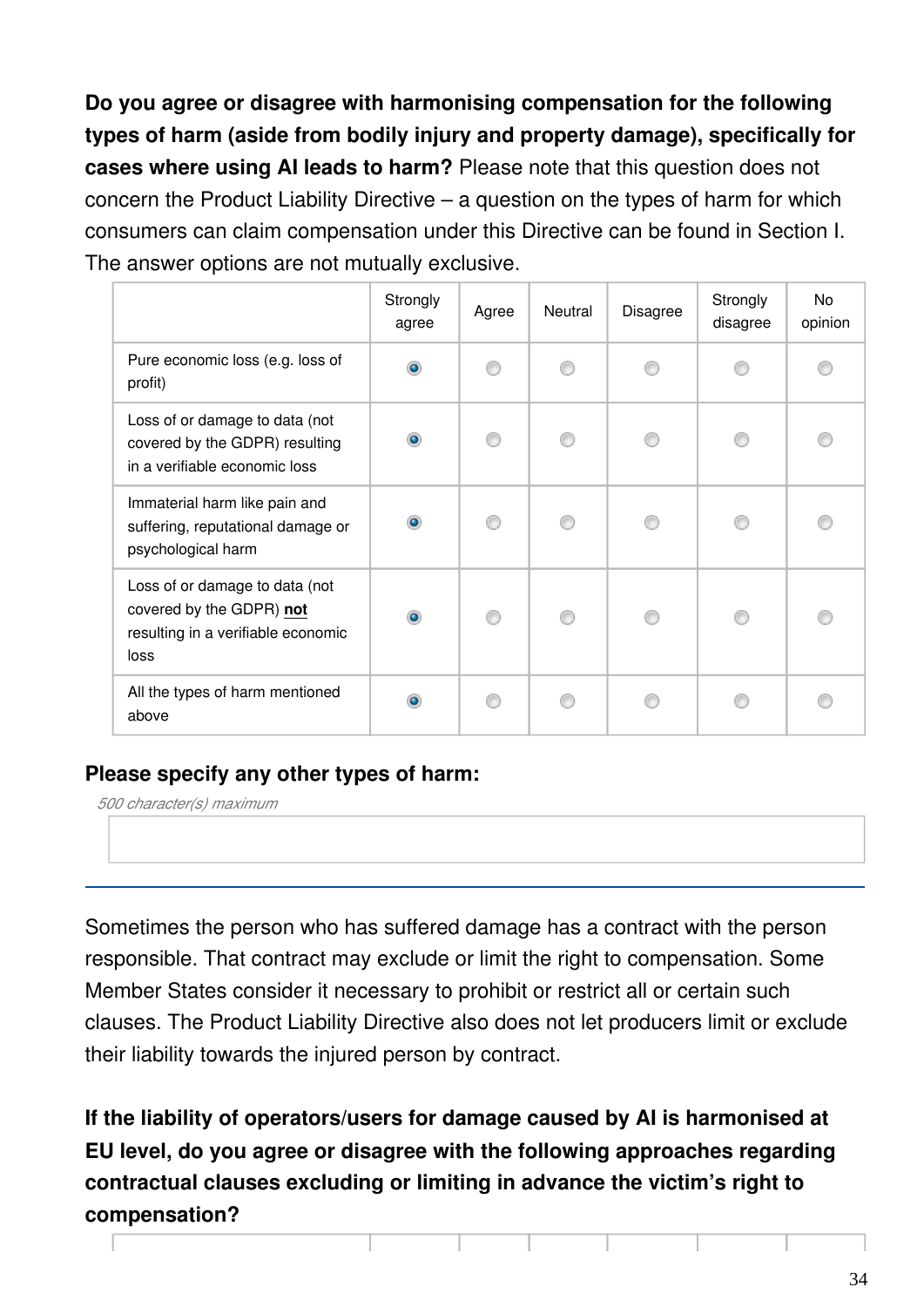|                                                                                                                                                                                                                | Strongly<br>agree | Agree | Neutral | <b>Disagree</b> | Strongly<br>disagree | No<br>opinion |
|----------------------------------------------------------------------------------------------------------------------------------------------------------------------------------------------------------------|-------------------|-------|---------|-----------------|----------------------|---------------|
| The admissibility of contractual<br>liability waivers should not be<br>addressed at all                                                                                                                        |                   | ⋒     |         | ۰               |                      |               |
| Such contractual clauses should<br>be prohibited vis-à-vis consumers                                                                                                                                           |                   | ۰     |         |                 |                      |               |
| Such contractual clauses should<br>be prohibited vis-à-vis<br>consumers and between<br>businesses                                                                                                              |                   | ⋒     |         | ۰               |                      |               |
| The contractual exclusion or<br>limitation of liability should be<br>prohibited only for certain types<br>of harm (e.g. to life, body or<br>health) and/or for harm arising<br>from gross negligence or intent |                   | ۰     |         |                 |                      |               |

### Please elaborate on your answer and specify if you would prefer a different approach, e.g. an approach differentiating by area of AI application:

*2000 character(s) maximum*

A differentiated approach in healthcare is needed. In a hospital setting, the employer should be the entity liable towards the patient (consumer). The choice of the medical device with AI is done by the employer, not the doctor. A legal waiver should exist between a doctor and the employer.

### Additional information

#### Are there any other issues that should be considered?

*3000 character(s) maximum*

I - Mandatory insurance should not be the exclusive obligation of the medical practitioner, but rather should be an obligation of all involved in the design, development and application of all modalities of AI. This should equally involve mandatory "tail" cover insurance.

II - We bring to your attention to reports received of type of products (medical devices) that have caused damage: i) Pip implants - heap material used (industrial-grade silicone) not cleared for human use, causing long-term health effects; ii) Hip prothesis - poor metal designs decreasing patient mobility; type of material that poisons the tissue (e.g. microscopic amounts of chromium, cobalt or other metals into the body) causing damage (metallosis) and other serious conditions. It can destroy also the bone and muscles; design was not durable. Victims were only able to seek compensation with lengthy (10-15 years) and costly legal proceedings, which lead to a double punishment for victims.